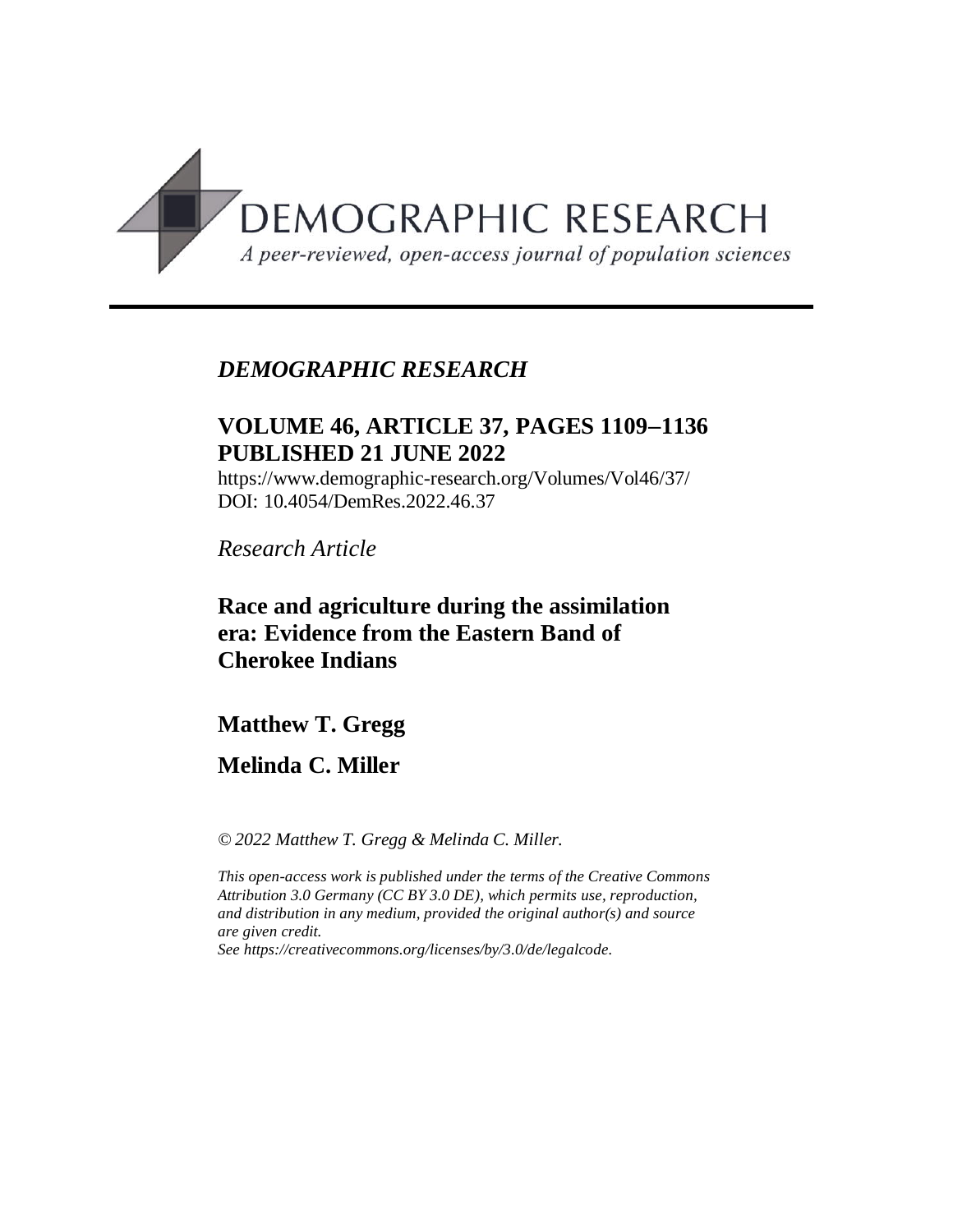# **Contents**

| $\mathbf{1}$           | Introduction                                                                                     | 1110                         |
|------------------------|--------------------------------------------------------------------------------------------------|------------------------------|
| $\overline{c}$         | Historical background                                                                            | 1113                         |
| 3<br>3.1<br>3.2<br>3.3 | Data creation<br><b>OIA</b> Cherokee censuses<br>Eastern Cherokee applications<br>Matched sample | 1116<br>1116<br>1118<br>1119 |
| $\overline{4}$         | Empirical methodology                                                                            | 1121                         |
| 5<br>5.1<br>5.2        | Results<br>OLS estimation here<br>Sibling fixed effects estimation                               | 1123<br>1128                 |
| 6                      | Conclusion                                                                                       | 1131                         |
|                        | References                                                                                       | 1132                         |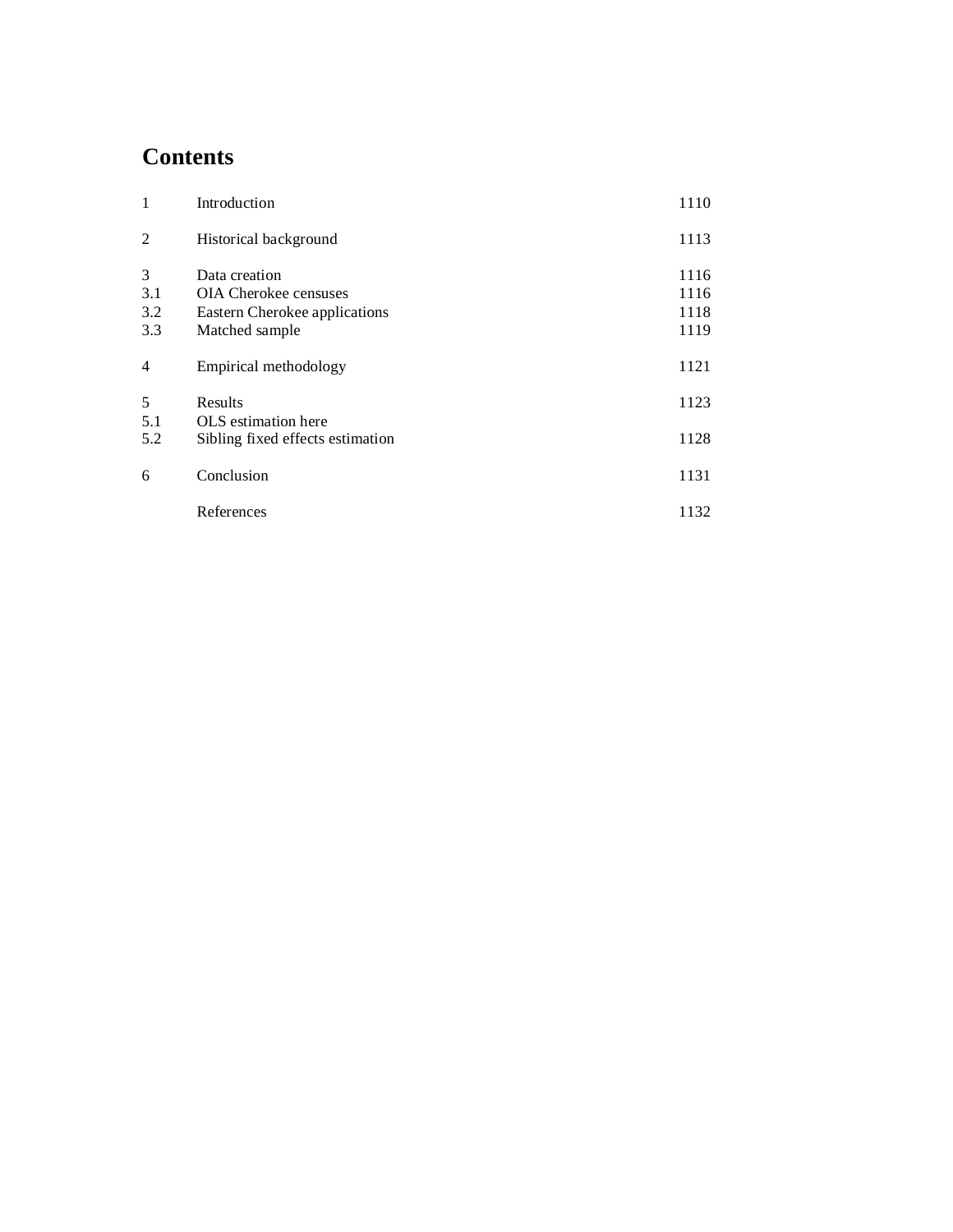# **Race and agriculture during the assimilation era: Evidence from the Eastern Band of Cherokee Indians[1](#page-2-0)**

**Matthew T. Gregg[2](#page-2-1) Melinda C. Miller[3](#page-2-2)**

# **Abstract**

## **BACKGROUND**

The role of race within tribal communities is a contentious topic, and some of this acrimony emerged from 19th-century Indian policies rooted in scientific racism. There has been relatively little written on the role of intermarriage within indigenous communities.

### **METHODS**

We link household data from the Eastern Band of Cherokee Indians in North Carolina at the turn of the 20th century to individual two-generational family trees located in legal documents to investigate the link between personal property and whether a household head had white ancestry.

### **RESULTS**

We find that the racial gap in property does not follow simple racial hierarchies but rather depends on the gender of the household head. However, once selection into intermarriage is accounted for, the racial gap in property from intermarriage is eliminated. In fact, households containing a male head with close white ancestors held less property than households containing a male head without white ancestry.

### **CONTRIBUTION**

Understanding who chose to intermarry and how intermarriages impacted the economic status of both families and their children as adults can provide key insights into understanding racial inequality today.

<span id="page-2-0"></span><sup>&</sup>lt;sup>1</sup> The analysis and conclusions set forth here do not reflect the opinions of the Federal Reserve Bank of Minneapolis or its board of governors.

<span id="page-2-1"></span><sup>&</sup>lt;sup>2</sup> Corresponding author; senior economist, Center for Indian Country Development, Federal Reserve Bank of Minneapolis, USA. Email: [matt.gregg@mpls.frb.org.](mailto:matt.gregg@mpls.frb.org)

<span id="page-2-2"></span><sup>&</sup>lt;sup>3</sup> Assistant professor, Department of Economics, and core faculty, Kellogg Center for Philosophy, Politics, and Economics, Virginia Polytechnic Institute and State University, USA. Email: [millermc@vt.edu.](mailto:millermc@vt.edu)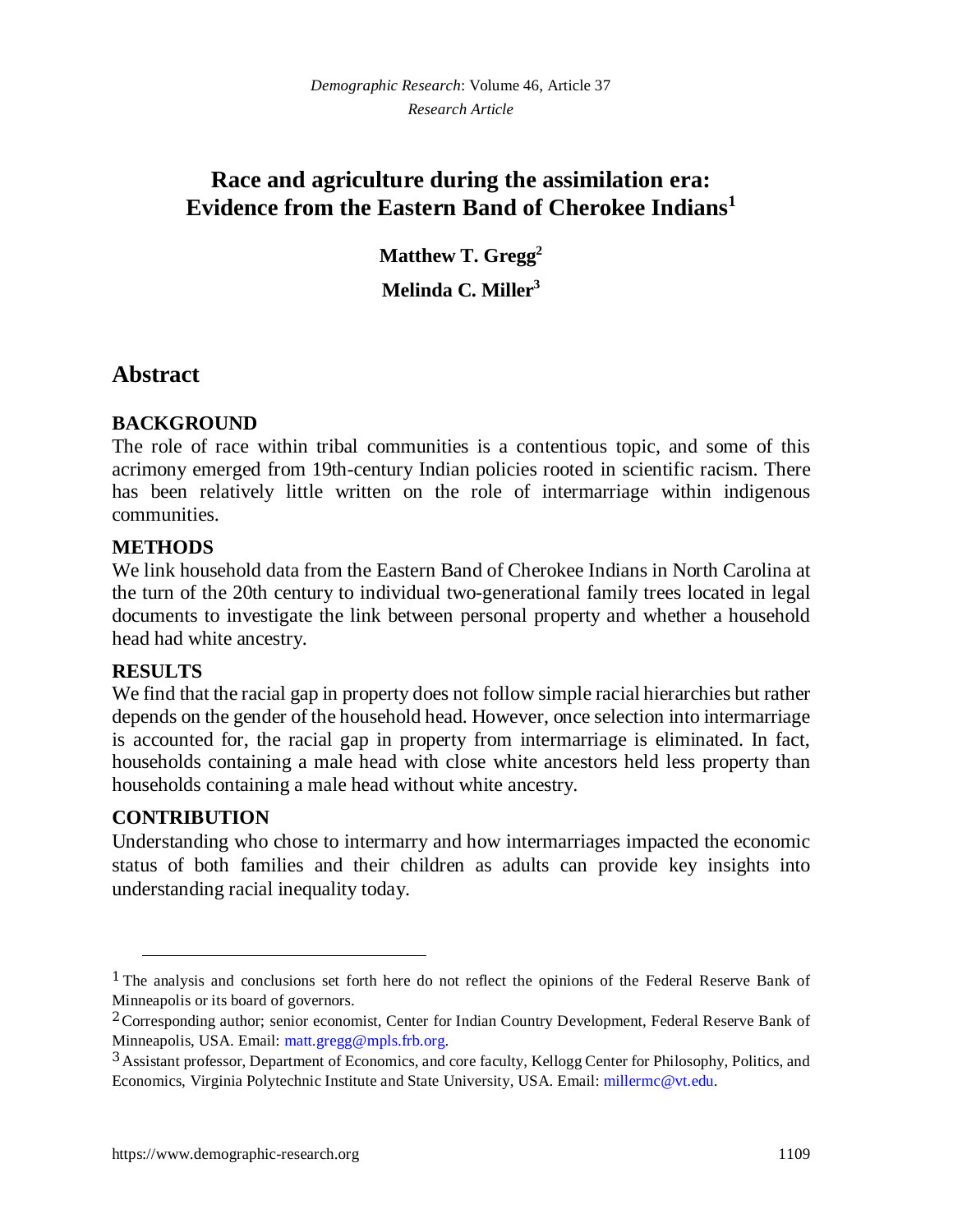# **1. Introduction**

Marriages between whites and American Indians, whether formally or informally recognized, have been contentious since the early stages of European colonization.[4](#page-3-0) Beginning in the 17th century, these intermarriages occurred alongside a growing belief in the doctrine of scientific racism, which held that there were distinct races; that white biological characteristics were superior to those of other races, including American Indians; and that people of mixed white and American Indian ancestry were superior to those with solely American Indian ancestry (Horsman 1975). Federal Indian policy frequently exploited this latter dichotomy by treating American Indians with and without white ancestry as distinct groups with differing sets of rights. During the removal era, the federal government recruited tribal members with white ancestry to act as tribal representatives when signing treaties on behalf of the majority, who often opposed removal (Green 1982; Wallace 1993). During the allotment era, which began with passage of the Dawes Act in 1887, tribal members with white ancestry were often given private property while the federal government pursued a guardianship role for Indians without white ancestry, including holding their allotments in trust and managing the receipts from their land (Carlson 1981; 1983). Later, the federal government included blood quantum language in the Indian Reorganization Act of 1934 by defining an American Indian as an individual with "one-half or more Indian blood" (Spruhan 2006). The federal government also historically discredited the opinions of tribal members without white ancestry, characterizing them, for example, as "stationary and unbending" in the early 1800s and as "non-competent" in the early 1900s (Cass 1830; McDonnell 1980).[5](#page-3-1)

Proponents of scientific racism argued that American Indians with white ancestry were more economically successful, although they provided little evidence of these claims. Modern papers that use quantitative data to consider how economic outcomes differ by race within indigenous communities are rare. Sandefur and McKinnell (1986), Sandefur and Sakamoto (1988), Kuhn and Sweetman (2002), and Pendakur and Pendakur (2011) all use contemporary data and find that indigenous people with white ancestry have better labor market outcomes than those without white ancestry. Gregg (2009) and Carlson (1981) also find a positive correlation between agricultural productivity and

<span id="page-3-0"></span><sup>&</sup>lt;sup>4</sup> Throughout this paper, we use the terms "intermarried" and "mixed-race household" to describe households on Indian reservations that contained at least one spouse with white ancestry. This includes both white individuals and individuals with a parent or grandparent who was white.

<span id="page-3-1"></span><sup>&</sup>lt;sup>5</sup> Today the criteria for tribal membership, which vary substantially across tribes, are often determined by blood quantum, which is the share of one's ancestors who were tribal members. This method has the unintended consequences of shrinking tribal populations over time as intermarriage between tribal and nontribal members increases.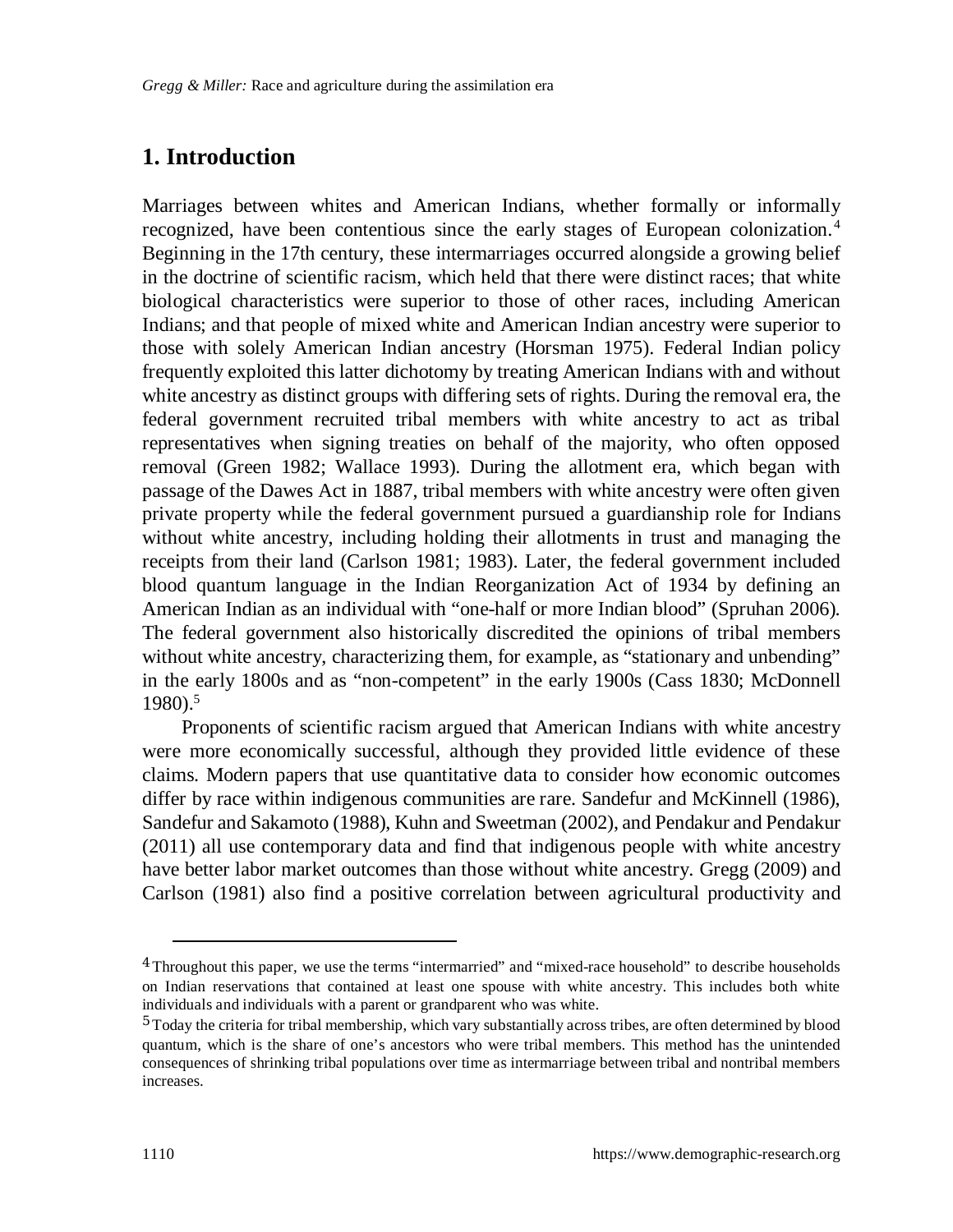mixed-race households in American Indian communities. However, the mechanisms that drive these racial gaps are largely unexplored. While making causal claims about race and economic outcomes is inherently problematic, documenting and exploring the causes of racial differences in outcomes can provide insight into the dynamics of inequality and suggest policies to ameliorate observed differences.

In this paper we combine two unique datasets from the Eastern Cherokee Indian Reservation in North Carolina at the turn of the 20th century to explore the relationship between agricultural outcomes, intermarriage, and white ancestry. We use newly digitized agricultural censuses collected annually by the Office of Indian Affairs (OIA) from 1893 to 1904 for households living on this reservation. We then create a twogeneration family tree for each Cherokee household head, whether male or female, by linking their census data to 1906–1909 Eastern Cherokee applications to the US Court of Claims for payments in lieu of past treaty mismanagement. These applications, which were legal documents submitted to the federal government,<sup>[6](#page-4-0)</sup> contain detailed information on each applicant's parents, grandparents, siblings, and cousins, along with information regarding the race of ancestors. Given that this reservation was mostly isolated from white contact until the mid-19th century, most Cherokee household heads with white ancestry in the OIA censuses had only close white ancestors (parents or grandparents). The applications were verified by fellow tribal members and approved by the OIA. The legitimacy of these records provides a solid foundation for studying the racial gap in property, since prior papers find that blood quantum was calculated based on physical appearance (Beaulieu 1984).

When we restrict our sample to married households with both spouses present, we find that Cherokee households with at least one close white ancestor held approximately 18%–20% more property, defined as either acres cultivated or the market value of livestock, than endogamous Cherokee households. However, this finding masks the heterogeneity within the distribution of intermarried households. We find that property accumulation was not proportional to blood quantum, defined as the share of close white ancestors within each household. Instead, within the Cherokee intermarried population, property accumulation was greater when household members had fewer white ancestors. This result is partially explained by the differential effects of white ancestry by gender. Male heads with white ancestry, whether married to a woman with only Cherokee ancestry or a woman with white ancestry, exhibited more personal property accumulation than endogamous households. Households with a female head with white ancestry and a male head without white ancestry held on average less property than comparable endogamous households.

<span id="page-4-0"></span><sup>&</sup>lt;sup>6</sup> Historical census data isolate one adult, typically the male, as the head of household. Since we are interested in studying how the racial ancestry of both the husband and wife affects agricultural outcomes, when we restrict the sample to households containing a husband and a wife, we refer to both as household heads.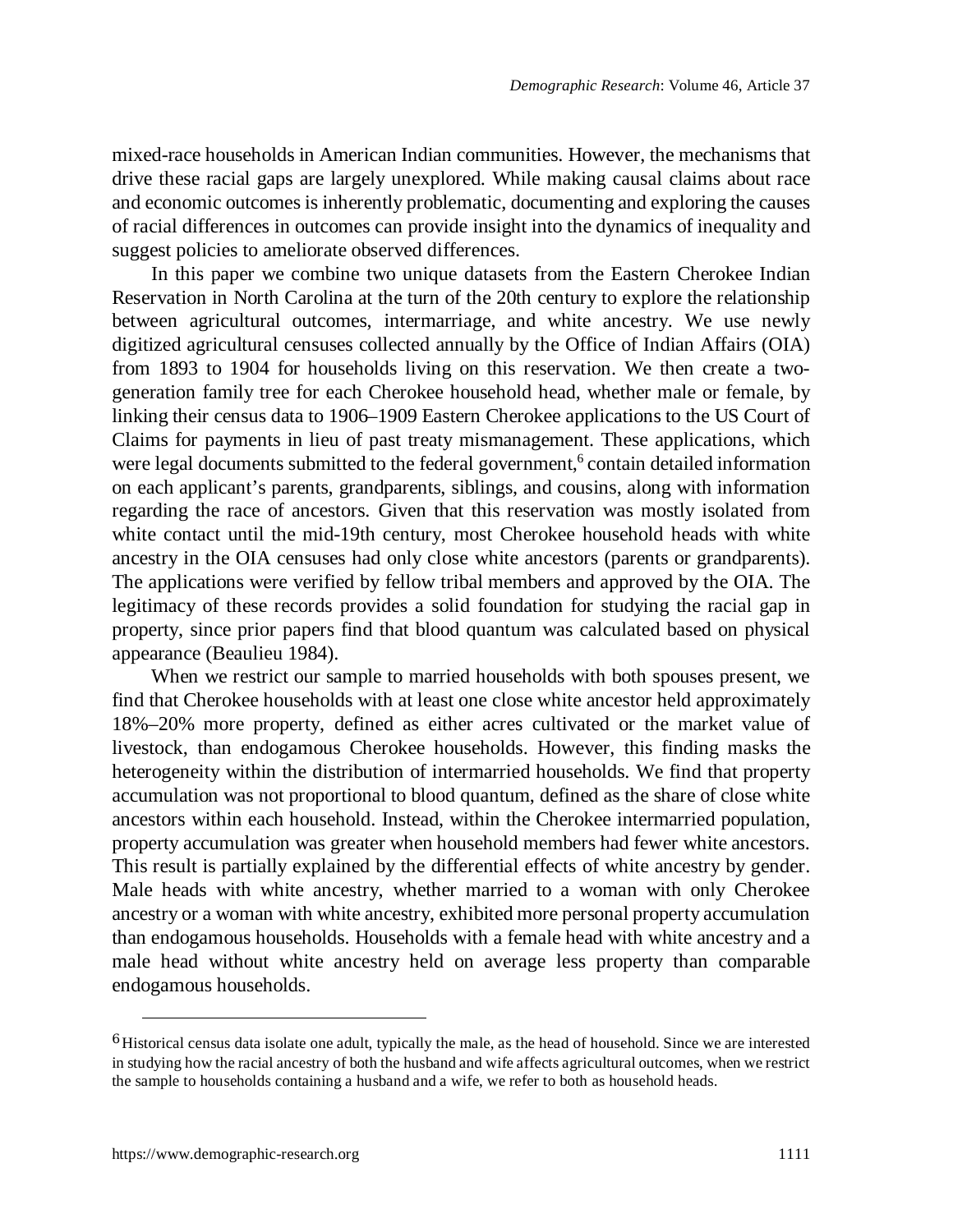Previous literature on intermarriage was largely dominated by studies of marriages between immigrants and native-born people. The sizes and signs of intermarriage premiums have been found to vary by country of residence, individual endowments, and gender. For example, evidence that intermarriage improves the labor market outcomes of male immigrants exists in France (Meng and Meurs 2009), Australia (Meng and Gregory 2005), the United States in the 2000s (Furtado and Theodoropoulos 2009; Chi and Drewianka 2014), the Netherlands (Kalmijn and van Tubergen 2006), and other parts of Europe (Ponomareva, Chou, and Nikolsko-Rzhevskyy 2018). After accounting for selection, there is no causal evidence of a premium in Germany (Nottmeyer 2010), in the United States during the 1970s (Kantarevic 2004), and in Sweden (Dribe and Nystedt 2015).[7](#page-5-0) Other research shows that the intermarriage premium exists only for high-skilled immigrants (Chi 2015) and is negative for intermarried Asian women in the United States (Basu 2015). In addition, recent research has found that children born in the host country from an intermarriage between an immigrant and a native-born person have more favorable socioeconomic outcomes than children born in the host country from a marriage between two immigrants (Kalmijn 2015; Tegunimataka 2020).

Scholars have identified three primary channels, independent of biological considerations, that explain the relationship between economic outcomes and intermarriage. First, the productivity hypothesis suggests that spouses who marry individuals from the majority culture assimilate faster than comparable individuals who participate in endogamy through improved local market knowledge, increased specialization of labor within the household, and increased access to social networks of the intermarried partner (Meng and Gregory 2005; Meng and Meurs 2009). Second, the ethnic identity hypothesis suggests that individuals choose not to marry into the majority culture to reduce the rate of ethnic attrition (Bisin and Verdier 2000). Under this hypothesis, the cost of intermarriage through the loss of cultural connections such as kinship networks – which can, among other things, provide insurance against economic shocks – outweighs the benefits (Ferrara 2003).<sup>[8](#page-5-1)</sup> Third, the selection hypothesis suggests that the correlation between intermarriage and economic assimilation is spurious and disappears once selection is accounted for (Kantarevic 2004). In other words, intermarried members of the minority culture *would have* seen similar economic outcomes had they not intermarried.

<span id="page-5-0"></span> $<sup>7</sup>$  In each of these papers, an immigrant is broadly defined as an individual born in a foreign country. Several</sup> papers have found country-of-origin differences in immigrant outcomes (see, e.g., Adsera and Chiswick 2007; Chiswick and Miller 2009).

<span id="page-5-1"></span><sup>&</sup>lt;sup>8</sup> In addition, papers have shown that intermarriages experience a higher risk of divorce (Zhang and Van Hook 2009; Dribe and Lundh 2012), and lower family stability has been widely shown to affect the adult outcomes of children from intermarriages (Alesina and Giuliano 2010; Gahler and Palmtag 2015; Frimmel, Halla, and Winter-Ebmer 2016).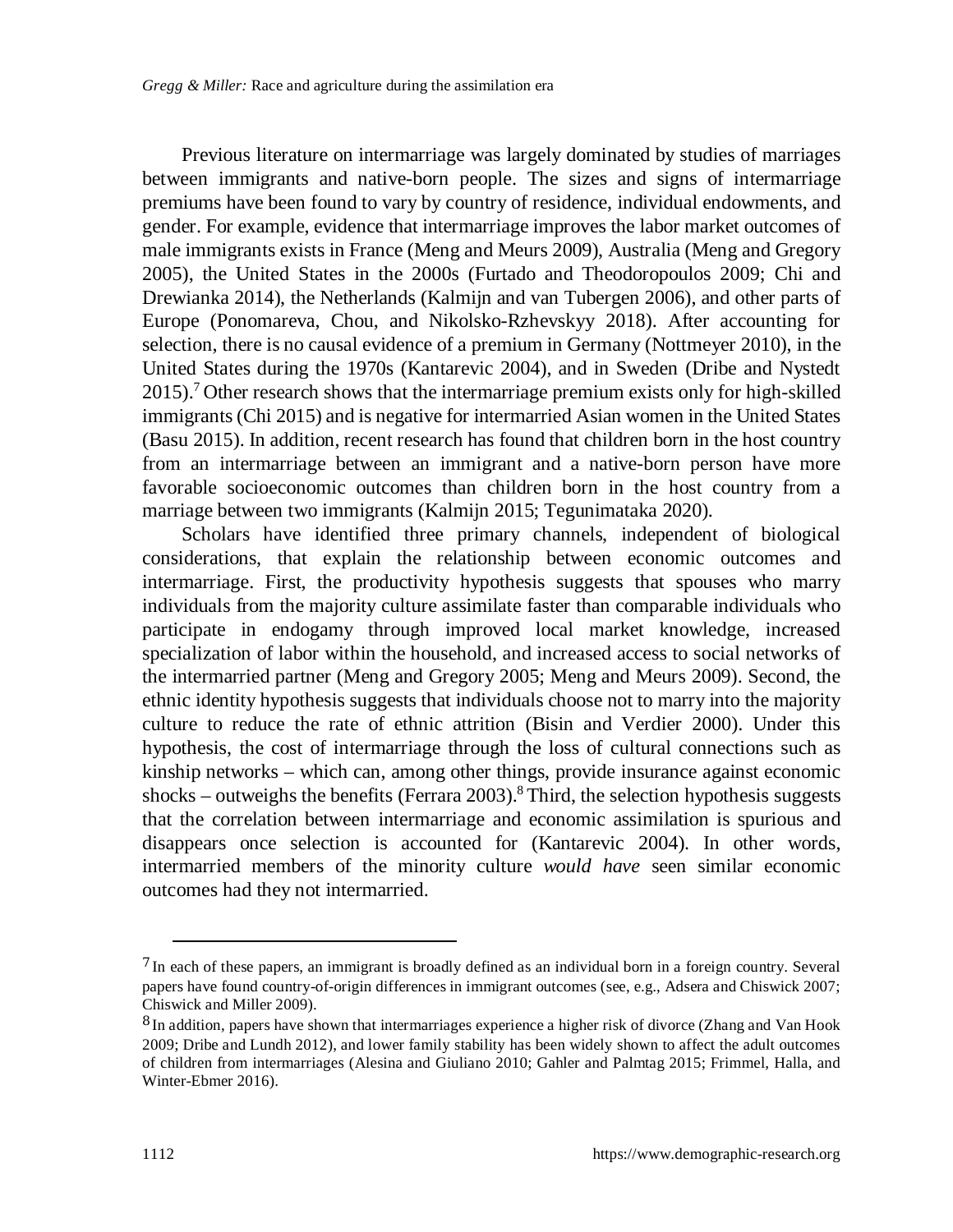We explore mechanisms that explain the relationship between agricultural outcomes, intermarriage, and white ancestry by utilizing a unique feature of the Eastern Cherokee applications. Because we know the siblings of each Cherokee head of household, we can investigate whether time-invariant characteristics of Cherokee families may have played a role in the observed differences in property between male heads with and without white ancestry. For example, if males with white ancestry were more willing to marry into Cherokee families with preexisting wealth, then selection into intermarriage may have been a driving factor behind our results rather than productivity gains from improved market access. We test this theory by incorporating a sibling fixed effects framework that compares the property gap by exploiting within-family variation in intermarriage.

We find that the racial gap in property is eliminated when we compare intermarriage gains within families (rather than across families). In fact, we find that Cherokee women who married males with white ancestry held less property compared to their sisters who married males without white ancestry. One potential reason is that intermarried whites were selected from the lower end of the non-Indian distribution. Another potential reason is that Cherokee women may have traded off greater productivity gains for increased access to the English language by marrying males with close white ancestors. Our overall results are nuanced but are most in line with the work of Nottmeyer (2010), Kantarevic (2004), and Dribe and Nystedt (2015), who find evidence that the positive effect of intermarriage on economic outcomes is driven by selection on unobservables.

The rest of this paper is organized in the following manner: Section 2 provides a brief history of the Eastern Band of Cherokee Indians, with special emphasis on intermarriage and racial mixing within this community. Section 3 contains the discussion of our original dataset. Section 4 discusses the empirical methods used in the paper, and Section 5 contains the main results and potential mechanisms that drive these results. Conclusions are drawn in Section 6.

## **2. Historical background**

The present-day Eastern Cherokee Reservation was initially created when a small number of Cherokees separated themselves from the larger Cherokee Nation and lived on individual reservations in western North Carolina under terms of the Treaty of 1819. By 1840, when roughly 1,000 Cherokees escaped the Trail of Tears and relocated to North Carolina, this community had grown exponentially. By 1900, as shown in Figure 1, the Eastern Cherokees held lands scattered in Graham and Cherokee Counties and a large contiguous tract called the Qualla Boundary.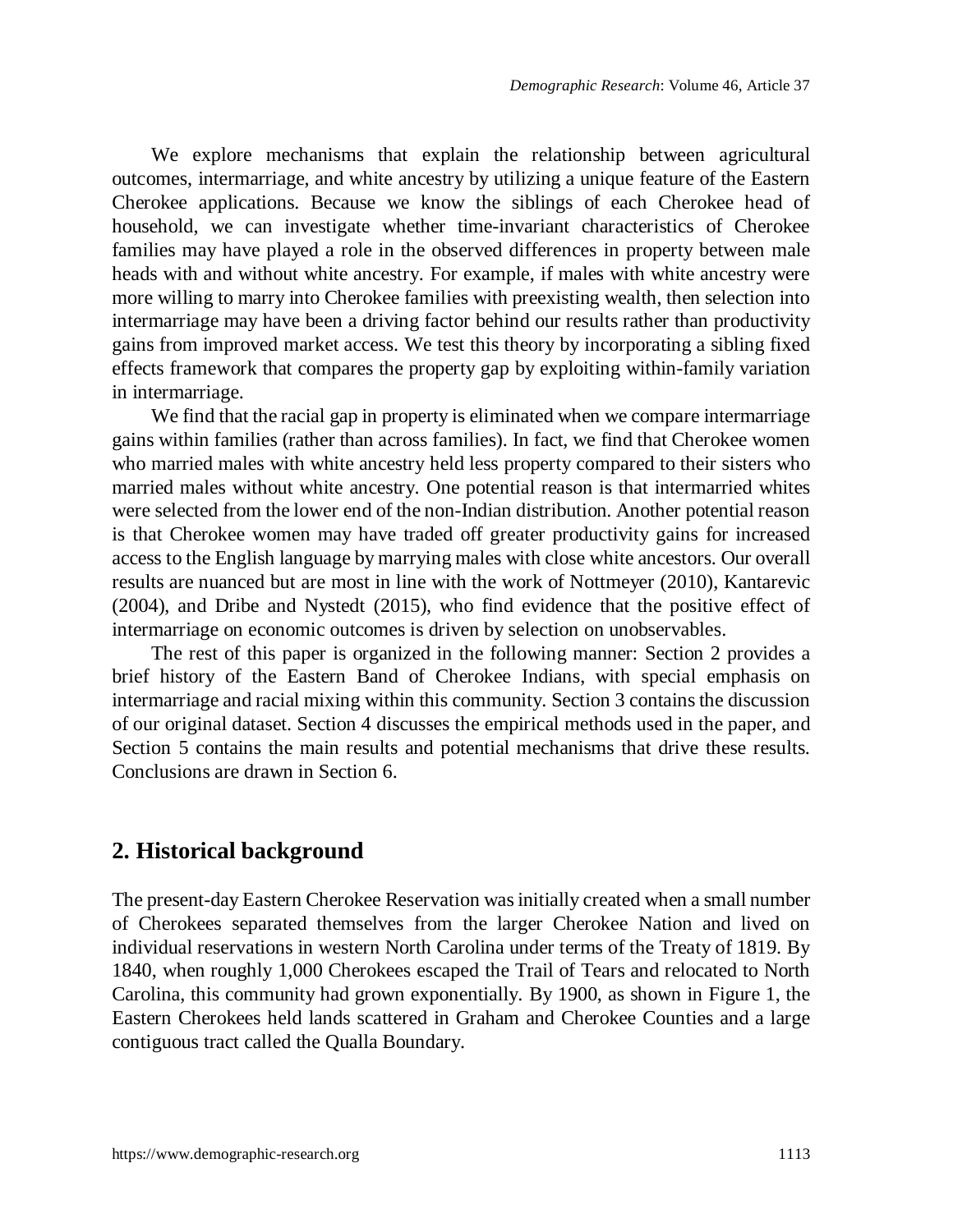

**Figure 1: The Eastern Cherokee Indian Reservation in 1900**

Even though this enclave of Cherokees was formally recognized as a distinct tribe in 1868, the trust relationship between the federal government and the Eastern Cherokees remained uncertain (Finger 1984b: 104–107). Therefore, unlike other reservations at this time, all lands held by Eastern Cherokees were vested into a tribal corporation, which was chartered by the state of North Carolina in the mid-19th century (Finger 1991a: 10). Land was held in common, with Cherokee households owning individual user rights to as much land as they chose to improve. The land could not be transferred to non-Cherokees, although leasing to whites did occur. Arguably due to this unique legal arrangement, the Eastern Cherokee Reservation was never allotted (Finger 1991b).

Intermarriage and interracial cohabitation were not uncommon among the Eastern Cherokees. However, compared to the Cherokee Nation in Indian Territory, intermarriage was far less common among the North Carolina Cherokees. In the 1835 Cherokee census, 11.1% of Cherokees in North Carolina reported mixed-blood ancestry; this proportion gradually increased throughout the following decades (Finger 1991a: 68).

*Source:* John Finger, *The Eastern Band of Cherokees, 1819–1900*.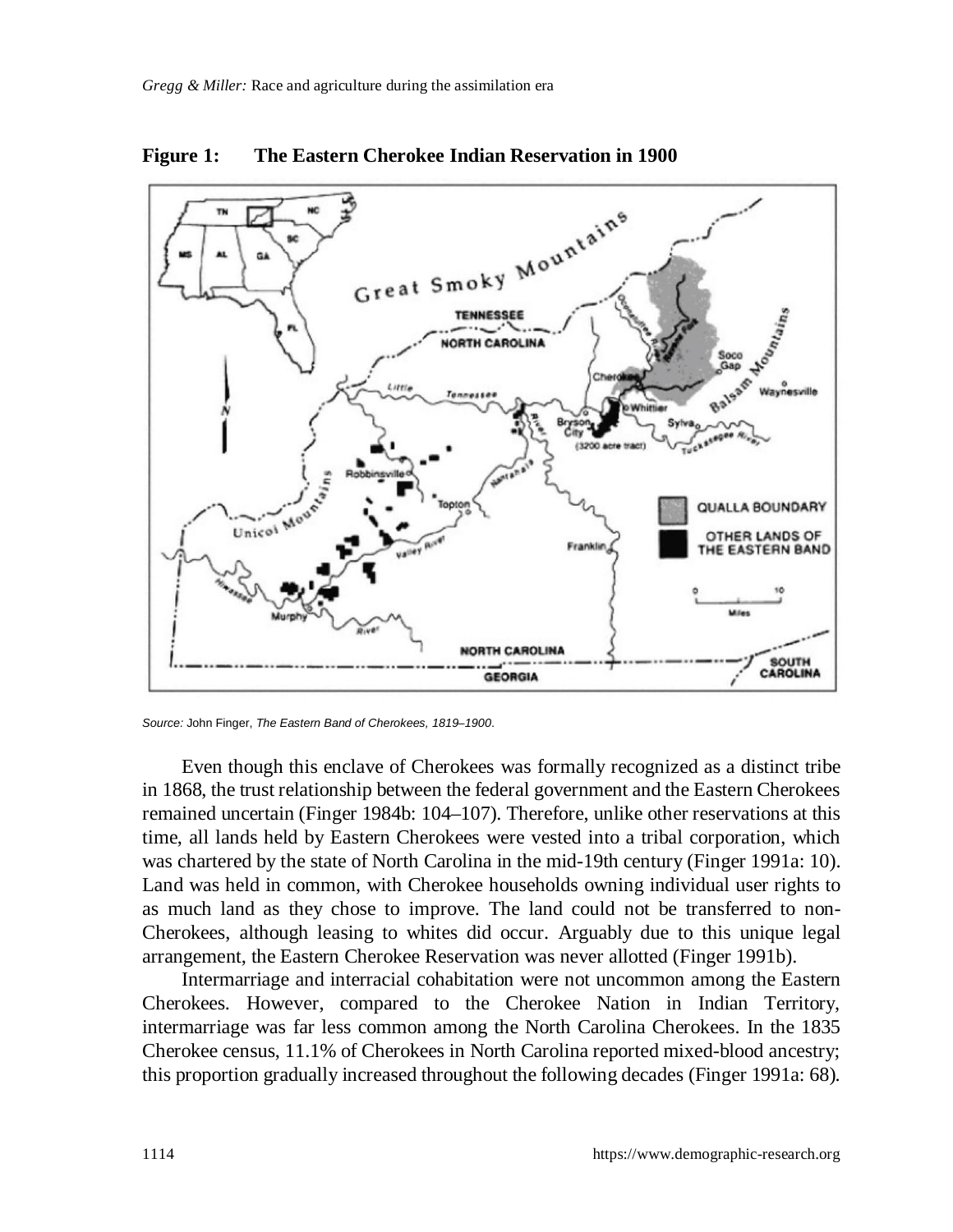Interracial marriages most frequently occurred between Cherokee women and white men (Yarbrough 2004).<sup>[9](#page-8-0)</sup> The reasons for a greater share of Cherokee women willing to marry outside of the tribe are somewhat under-researched. During the colonial period, intermarried white males gained access to tribal resources, such as land, since Cherokee women held those possessory rights (Perdue 2005). More broadly, exogamy between males and indigenous females was used to obtain alliances in the Canadian fur trade (Van Kirk 1983) and the deerskin trade in the US Southeast (Smith, Ethridge, and Hudson 2002).

However, the strategic pursuits of intermarriages during the period we analyze are less clear, since Eastern Cherokee land was available to whites through individual leases (Gilbert Jr. 1943). Since leasing agreements were temporary, access to land may still have been the sole strategic advantage behind intermarriages. In fact, the only documentation that refers to any strategic behavior by whites intermarrying during the late 19th century comes from ethnographer William Gilbert Jr., who wrote, "It is the land which attracts the whites into the tribe and the possibility of a future allotment of the land to individual owners in fee simple is very alluring" (Gilbert Jr 1943: 210). Other intermarriages involved returning Cherokee students who brought back white spouses (or spouses from other tribes) (Gilbert Jr 1943: 194). Cherokees who chose intermarriage received a limited amount of social ostracism. Firsthand accounts from the 1930s claimed that Cherokees who showed "no perceptible Indian characteristics" were described as "white Indians," some of whom illegally made claims to property within the reservation (Gilbert Jr 1943: 210). Traditional Cherokee social organizations such as matrilocal residences were mainly replaced by patrilocal residences by the turn of the 20th century.

Historical sources suggest that inequality was growing throughout the 19th century. Given that the main occupation was farming, some of the wealth inequality was generated by location advantages: "In the rich Soco [River] bottoms, an immense amount of white invasion has taken place and intermarriage with the Indians occurred" (Gilbert Jr 1943: 210). Once land was possessed, given the abundance of unimproved land within the Eastern Cherokee community, "there was nothing to prevent the buying up or inheriting of land beyond the 30-acre limit [the average holding of a Cherokee household]" (Gilbert Jr 1943: 210).

<span id="page-8-0"></span><sup>&</sup>lt;sup>9</sup> While the Cherokees did own slaves, the number of people enslaved by the Eastern Cherokees was relatively small. Slavery was more common in the larger pre-removal Cherokee Nation and, later, in Cherokee Nation, Indian Territory. The 1835 Cherokee census recorded 3,644 Cherokees and 37 enslaved people in North Carolina. Finger (1984a: 68) noted, "An Indian lost status within the tribe for mixing with blacks," and "Cherokees who lived with blacks faced social ostracism" (143). While Cherokee–black intermarriages did occur, they were rare, and the inclusion of mixed-race children in the tribe was also rare. The 1851 Cherokee census included people of mixed Cherokee–black parentage only if they were acknowledged as Cherokees by the tribe itself. In the OIA Cherokee censuses, we found only one household head, a Cherokee female, who had any black ancestry.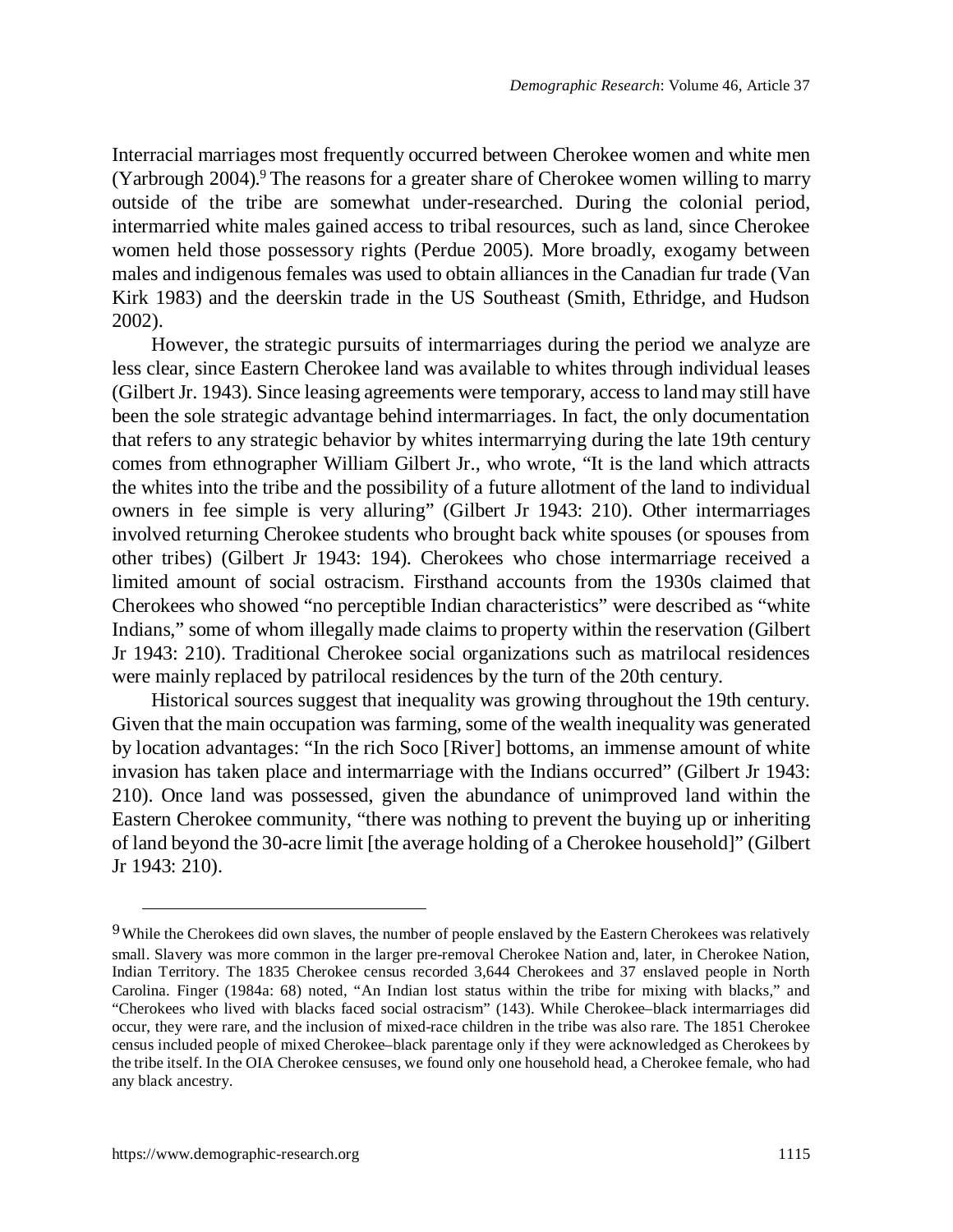These historical accounts from the turn of the 20th century depict the Eastern Cherokees as comprised of many self-sufficient farmers who could provide surpluses to local markets. Wealth accumulation, in the form of personal property and land improvements, protected against negative shocks and was seemingly achieved by a small number of intermarried whites and descendants of white–Cherokee unions. The extent to which the wealth gains by Cherokees with white ancestry were driven by skills introduced to the household via intermarriage or by selection into marriage by those with preexisting wealth is our main question of interest.

## **3. Data creation**

#### **3.1 OIA Cherokee censuses**

From 1893 to 1904, the Office of Indian Affairs enumerated each household on the reservation. To the best of our knowledge, the Eastern Cherokee microdata are the only household-level OIA agricultural censuses to have survived from this period.<sup>[10](#page-9-0)</sup> The unit of observation is the household, which is defined as a group of individuals occupying the same dwelling. Typically, the male head was the first name listed in a household, followed by the female head and children (if any). Single men, single women, and widows (or widowers) were listed as the head of household when applicable. Other demographic information, such as the name, age, and gender of each household member, was listed. In the pre-1900 years, the data were aggregated at the household-head level.

Since the Eastern Cherokee Reservation contains several noncontiguous clusters across multiple counties, these data were organized into six townships. Figure 2 provides a rough sketch of the locations of each township within the Qualla Boundary, the main tract of the Eastern Cherokee Indian Reservation. Yellow Hill, Big Cove, and Birdtown (along with scattered tracts in Graham County; see Figure 1) are identified in the OIA censuses, whereas Cherokees located near Soco Creek were referred to as Soco Indians, and Cherokees located along the Nantahala River were referred to as Nantahala Indians.

<span id="page-9-0"></span><sup>&</sup>lt;sup>10</sup> These censuses were recently uncovered when the Southeast regional branch of the National Archives moved from Atlanta to Morrow, Georgia. Prior to this discovery, these censuses were held in an unindexed archive box. The census scans are presently available on www.ancestry.com.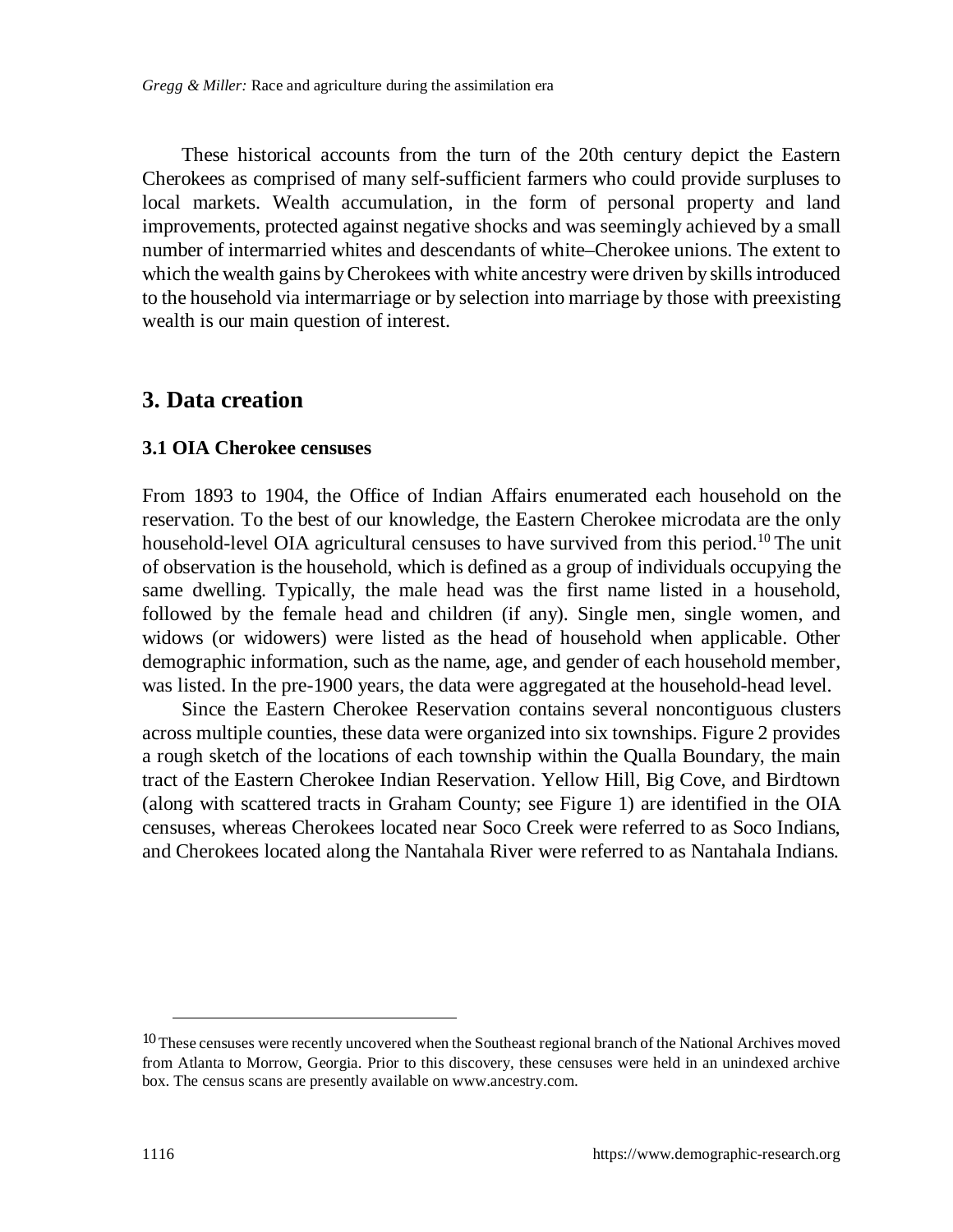

**Figure 2: Townships within the Eastern Cherokee Indian Reservation, ca. 1900**

*Source:* William Harlen Gilbert, "The Eastern Cherokees," *Bureau of American Ethnology Bulletin* 133, no. 23 (1943).

The censuses seem to have been collected with precision. Census enumerators were selected from among members of the tribe, who collected information on households living in the same townships as themselves. They often took multiple days to enumerate their townships. For example, in 1903, Sibbald Smith, a Cherokee aged 24, took four days to enumerate 259 individuals within 60 households in Big Cove, the same township in which Smith himself lived. In 1899 John Tahquette took eight days to collect information on 110 households in two neighboring townships, Big Cove and Yellow Hill. Some enumerators required less time. For example, Jeff Arneach took one and a half days to collect information; however, his particular township included only 74 individuals living in 15 separate households. Thus the effort by enumerators appears to have been uniform across censuses. In most census years, a second person signed off on the accuracy of the census information.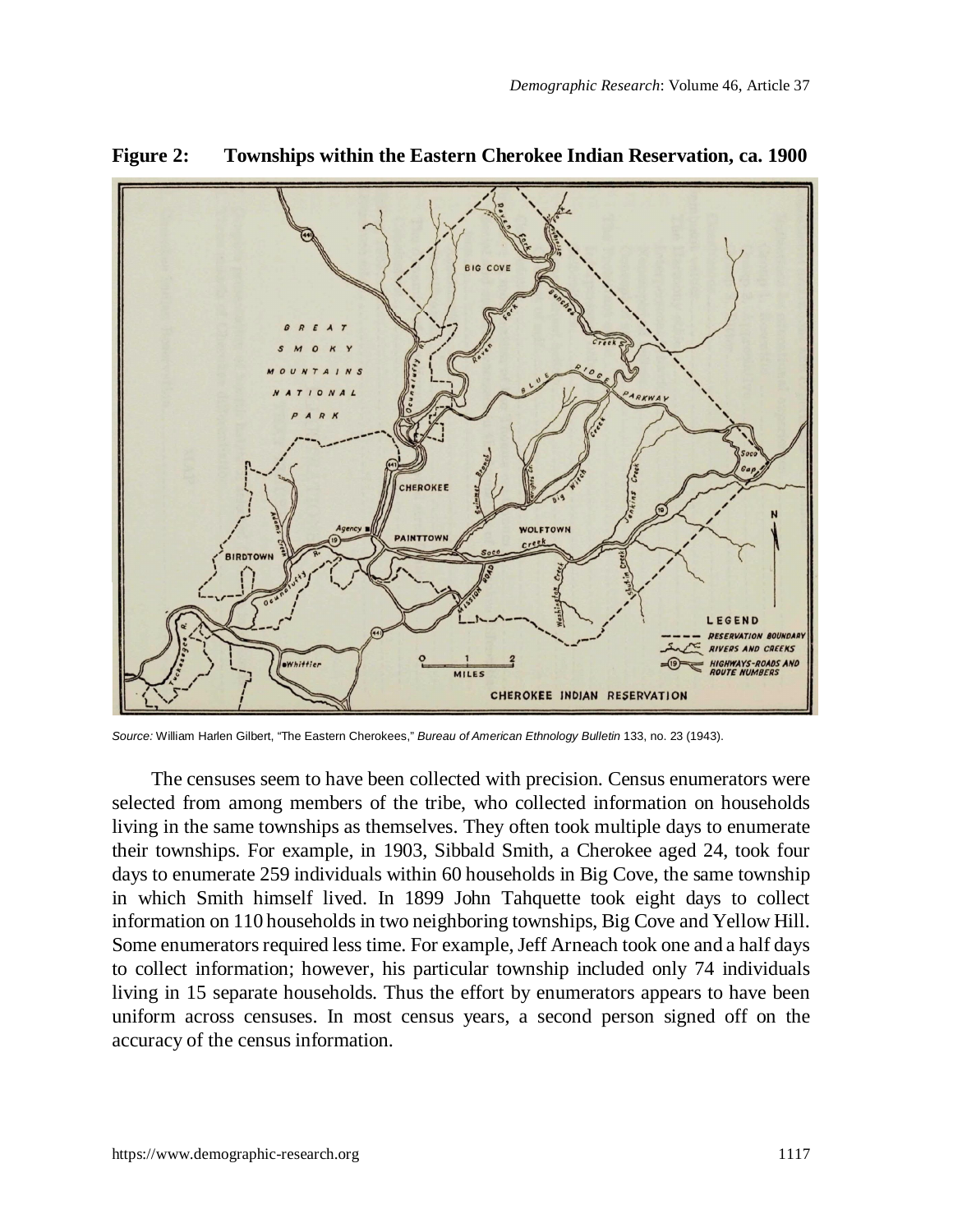The OIA censuses provide information on animal husbandry for each household by listing head counts of six types of livestock: cattle, sheep, pigs, fowl, horses, and mules. The acres cultivated are also recorded in each census. Additional variables – such as the age of household members, numbers of literate household members under and above age 20, and church members – were also collected.

The two main outcomes of interest are the inflation-adjusted values of the heads of livestock and acres cultivated. Livestock prices are taken from Carter et al.'s *Historical Statistics* (2006: Tables Da969, Da971, Da973, Da984, Da986, Da1040) and are deflated using the historical Bureau of Labor Statistics (BLS) price index (Carter et al. 2006: Table  $Cc1$ ).

#### **3.2 Eastern Cherokee applications**

Because of the sale of the Cherokee Outlet to the federal government, a congressional act in 1902 allowed the Cherokees to file suit against the federal government for violations of past treaty stipulations. Three suits, each regarding separate cases in which money was due to the Cherokees, were brought before the US Court of Claims, and in May 1905 the court ruled in favor of the Cherokees. In 1906 Congress finally appropriated more than \$1 million plus interest, which was distributed to the North Carolina Cherokees on a per capita basis (Miller 1967).

Each Cherokee was required to fill out an application to receive the per capita payment. Each applicant furnished information, including his or her English and Indian names, residence, date and place of birth, marital status, name and age of wife or husband, English and Indian names of his or her parents and their birthplaces and dates of death, and the names of his or her children, siblings, cousins, and grandparents on both the mother's and father's side. To verify authenticity, all applications were made under oath and supported by two witnesses acquainted with the claimant.

We use two strategies to determine the race of each close ancestor, defined as the race of each parent and grandparent. First, if the spouse of an applicant did not have any Cherokee ancestors, then the enumerator listed this person by his or her race. Additionally, if a parent or grandparent of an applicant did not have any Cherokee ancestors, then the enumerator typically wrote "white" beneath the parent's or grandparent's name.[11](#page-11-0) For example, Will West Arneach, a Cherokee (three-quarters Cherokee in blood quantum terms) born in 1849, was the son of Jenny Arneach (née Reed), whose father, Bill Reed, was white. Even though Bill Reed also had a Cherokee

<span id="page-11-0"></span><sup>&</sup>lt;sup>11</sup> A small number of Catawba Indians intermarried with Cherokees, but most applicants who were biracial had white and Cherokee ancestors.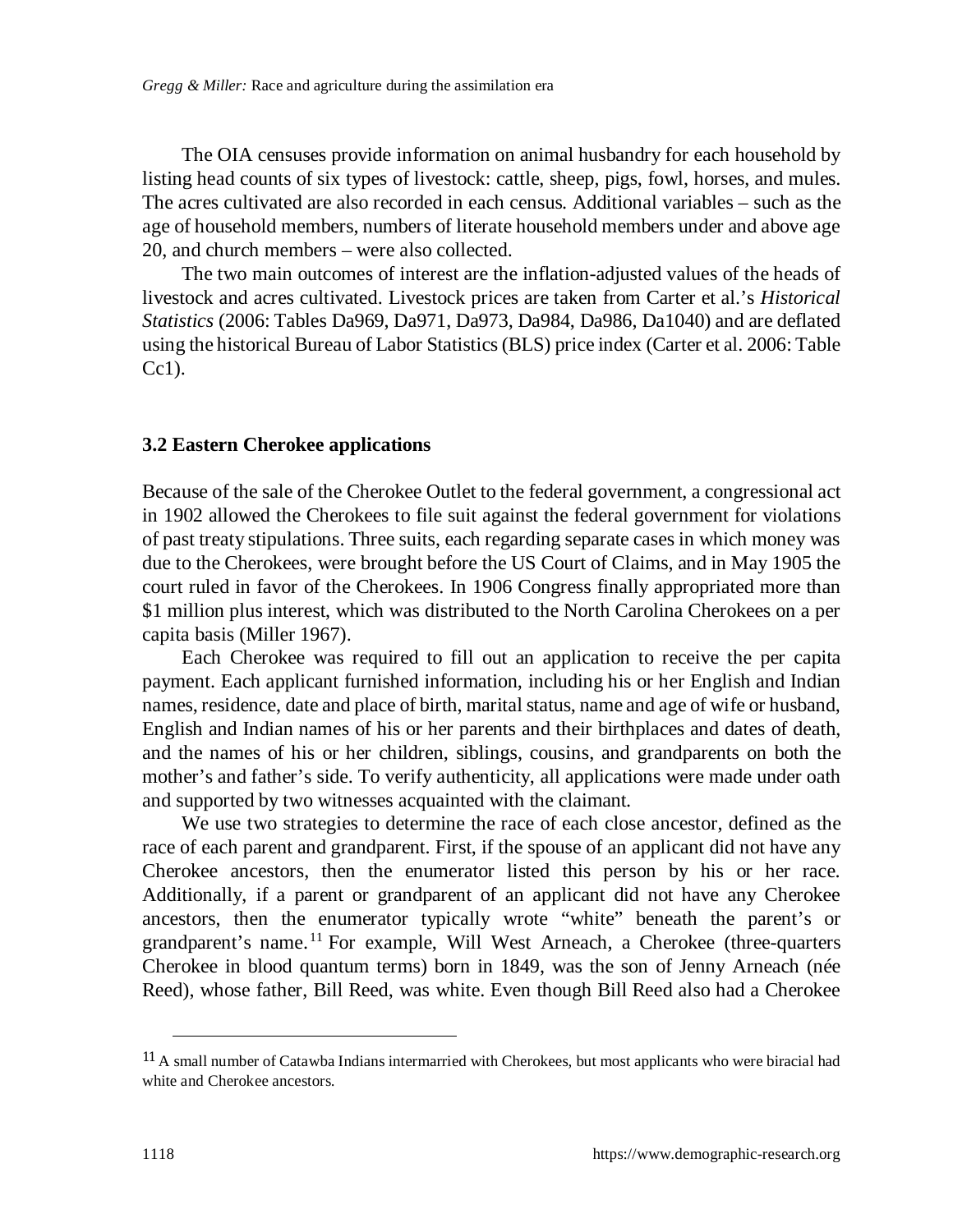name, Wi-li S-ga-tsi, the notary added "white" below his name. So determining the racial identification of each family member is usually straightforward.

A second strategy is used when the name of an ancestor, commonly a grandparent, was omitted from an application. To find the race for each omitted relative, we locate the applicant in the 1900 or 1910 Indian schedules in the regular US census, which lists the degree of Cherokee blood for each individual. For example, if a Cherokee applicant had only one white grandparent, he or she would be considered three-quarters Cherokee in the regular census. Using this information, we can deduce the race of a grandparent whose name and race are missing in the applications. This strategy was necessary in only a few cases.[12](#page-12-0)

#### **3.3 Matched sample**

The main dataset contains successful matches between the 1893–1904 censuses and the applications. In total, 2,565 household-by-year observations were contained in the censuses, and 2,070 were hand-matched to the applications data. The matched data contain 799 unique households and thus are highly unbalanced. The matching rate (80%) is noticeably high, since we are able to link across several variables: name of adult, name of spouse, name of children, and approximate birth year within a small geographic area. We restrict the sample to households with clearly identified male and female household heads. This restriction limits the sample to 1,893 household-by-year observations.

This sample is comprised solely of on-reservation Eastern Cherokee households. At this time, there was a limited degree of outmigration. According to the 1880 full-count US census, 91% of American Indians living in North Carolina were living in counties that contained the Eastern Cherokee Reservation. American Indians who lived off the Eastern Cherokee Reservation in North Carolina were not necessarily Cherokee, as Coharie, Lumbee, Catawba, Haliwa-Saponi, and Waccamaw Indians also lived in North Carolina at this time. Outside of North Carolina, the only other reserve for Cherokee Indians was located at a great distance in present-day Oklahoma. In addition, the OIA censuses from time to time listed the names of Eastern Cherokees who lived in Tennessee; at most, five individuals were listed. Thus statistical issues pertaining to sampling on an outcome, in this case sampling households within a reservation, are not a concern.

<span id="page-12-0"></span><sup>12</sup> This exercise was also used for a large sample of the applications to verify racial information in the applications. In the rare case where the blood quantum differed between applications and the Indian schedules, we queried additional genealogical websites such as familytreemaker.com and ancestry.com to determine the racial ancestry of a Cherokee head of household.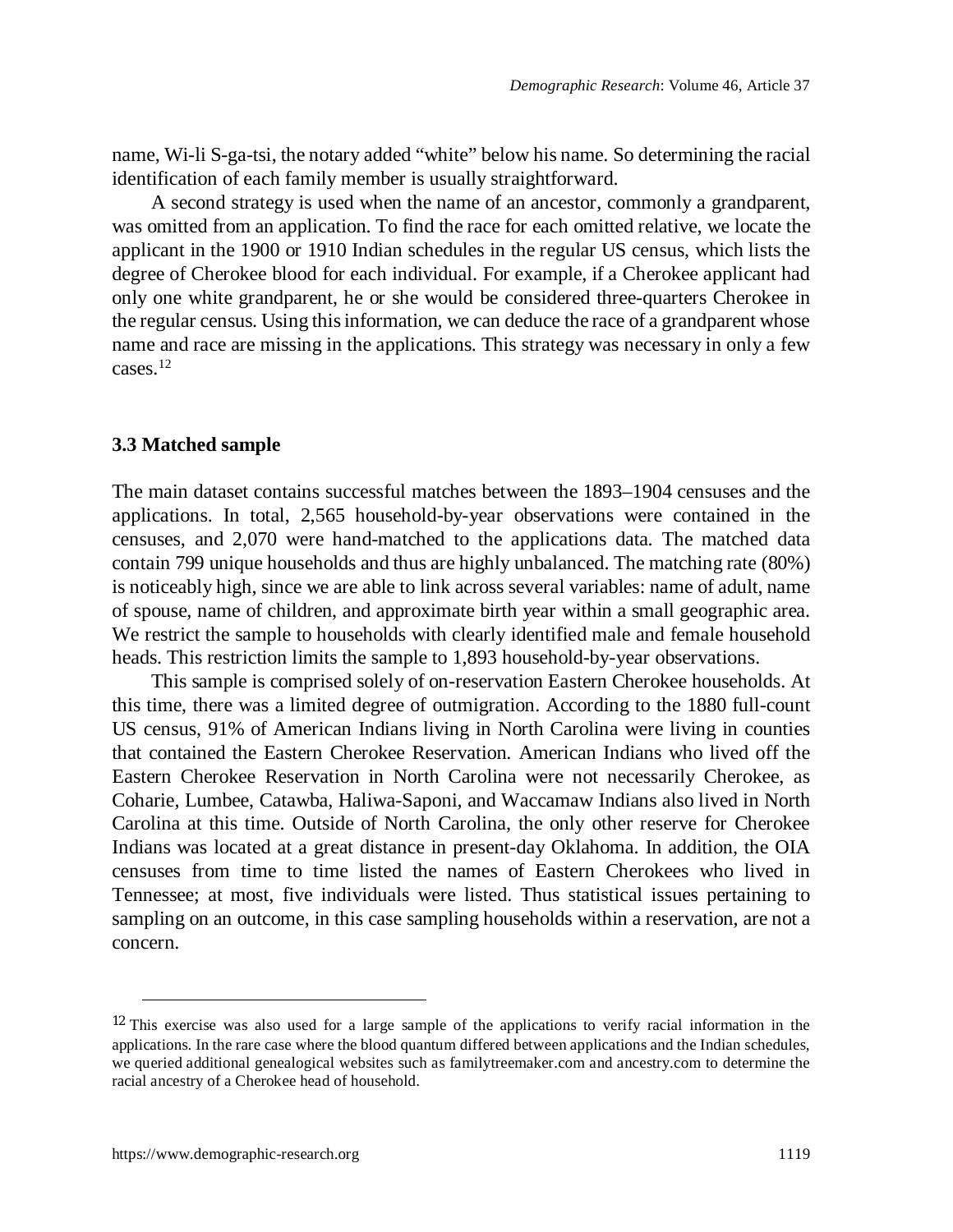Three components of the distribution of households with close white ancestors are worth discussing. First, intermarriage was relatively rare: households with white ancestry comprise roughly 25% of the household-year observations. Second, males, either white males or descendants of Cherokee–white unions, were more commonly involved in intermarriage than females with white ancestry. Among intermarried households, 38% contain a male head with white ancestry (and a Cherokee female head without white ancestry), while 16% contain a female head with white ancestry (and a Cherokee male head without white ancestry). Third, the most common intermarriage (about 46% of all intermarriages) occurred between males and female heads with close white ancestors. Thus, in this community, positive assortative mating with respect to racial ancestry was common.

The mean difference in agricultural and demographic outcomes between households with and without close white ancestors is listed in Table 1. With respect to personal property, we see an unconditional gap in livestock accumulation and acres cultivated. In particular, the average gap in wealth is between 19 and 24 log points. By linking a small number of Cherokee household heads to their fathers' livestock wealth located in the 1850 US Census agricultural schedules, we find that households with Cherokee–white ancestry in the OIA censuses were also more likely to descend from wealthy parents. Demographic differences between households with and without white ancestry are also pronounced. While turn-of-the-twentieth-century American Indian child mortality was high (Hacker and Haines 2006), male heads in endogamous households (who survived adverse childhood conditions) were on average three years older than male heads with white ancestry. Male heads of endogamous households were also on average two years older at the time of marriage listed in the OIA censuses. The OIA censuses (and the US decennial census) did not ask about the number of times married. However, since the median age of males at first marriage in the United States was 26.1 years in 1890, male heads of endogamous households may have been more likely to be in a second marriage at the time of OIA census collection.<sup>[13](#page-13-0)</sup> Alternatively, this could reflect changing propensity to intermarry over time: If newer generations were more likely to intermarry than older ones, then intermarried households would be younger on average than nonintermarried households

Not surprisingly, the share of Cherokee household members who could use the English language was close to 100% for households with white ancestry, compared to roughly half of all endogamous households. In addition, 74% of all Cherokee households with white ancestry had at least one church member, compared to close to 57% of all endogamous households. These large differences in economic and demographic

<span id="page-13-0"></span><sup>&</sup>lt;sup>13</sup> Based on the authors' calculation using US Census Bureau decennial censuses, 1890 to 1940, available at https[://www.census.gov/data/tables/time-series/demo/families/marital.html.](https://www.census.gov/data/tables/time-series/demo/families/marital.html)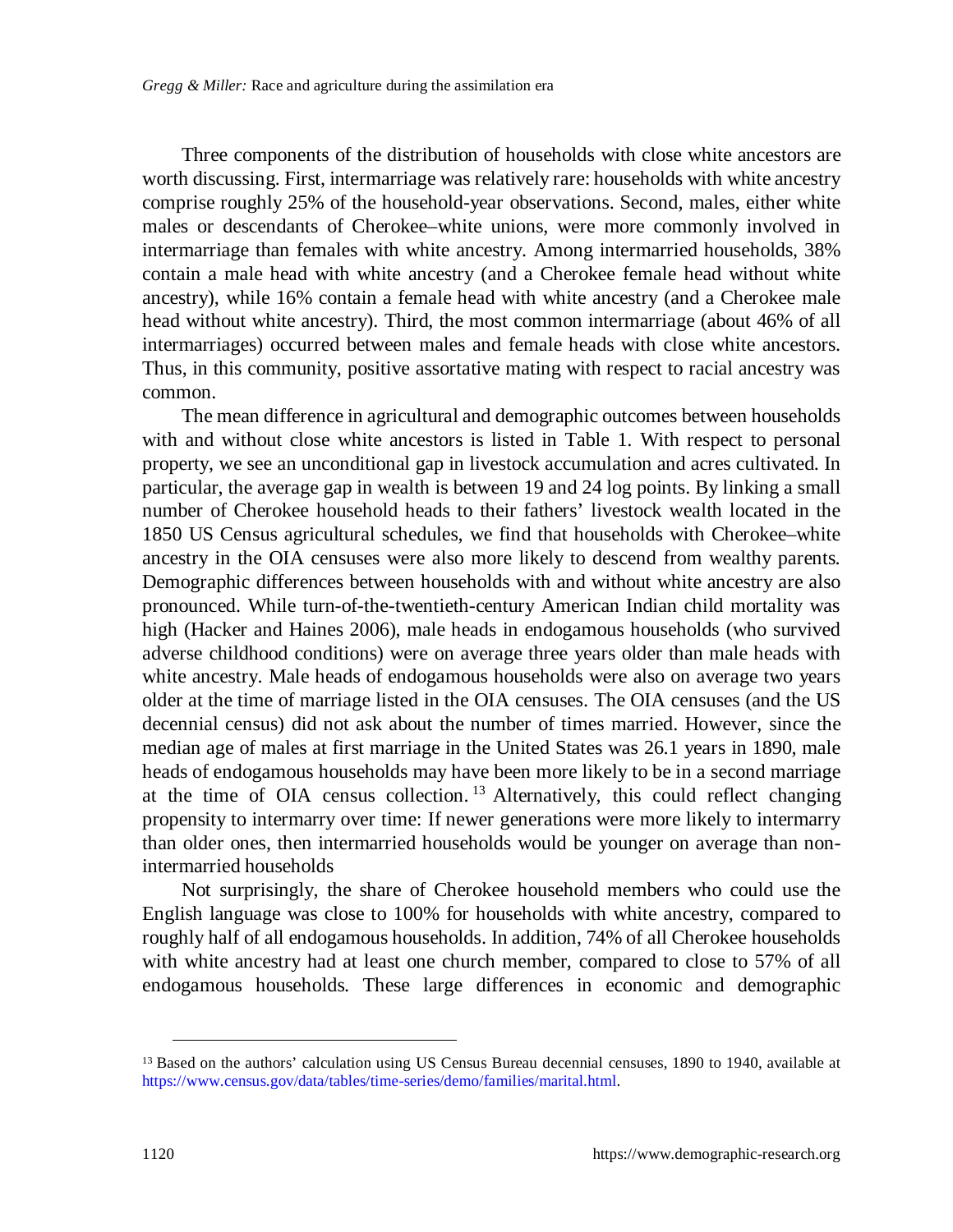household characteristics mask the heterogeneity within these two race groups. Our empirical methods will allow for further decomposition.

|                                | Households with white ancestry |        |        | Households without white ancestry |        |        |
|--------------------------------|--------------------------------|--------|--------|-----------------------------------|--------|--------|
|                                | N                              | Mean   | S.D.   | N                                 | Mean   | S.D.   |
| Log (livestock)                | 429                            | 4.527  | 1.033  | 1.277                             | 4.312  | 1.020  |
| Log (acres cultivated)         | 448                            | 2.383  | 0.747  | 1.446                             | 2.207  | 0.752  |
| Log (father's livestock, 1850) | 48                             | 4.372  | 0.592  | 99                                | 4.117  | .555   |
| Age of male head               | 506                            | 41.974 | 14.408 | 1.562                             | 45.787 | 16.555 |
| Household size                 | 506                            | 4.650  | 2.517  | 1.559                             | 4.320  | 2.066  |
| Household members < age 20     | 506                            | 1.715  | 1.811  | 1.558                             | 1.411  | 1.503  |
| Age at marriage, males         | 335                            | 27.659 | 8.449  | 1.047                             | 29.681 | 10.084 |
| English-language users, share  | 508                            | 0.919  | 0.272  | 1.562                             | 0.564  | 0.495  |
| Church membership indicator    | 494                            | 0.740  | 1.013  | 1.513                             | 0.567  | .919   |

#### **Table 1: Observed differences by race**

*Notes*: The main sample contains census households located in both the OIA censuses and the Eastern Cherokee applications. Livestock values are measured in constant 1900 dollars. Individual prices are taken from *Historical Statistics* and are deflated using the historical BLS price index.

## **4. Empirical methodology**

We measure agricultural outcomes in terms of improved acres and livestock wealth. Our goal is to estimate the relationship between farm outcomes and the degree of white ancestry of each household head. To that end, one empirical approach would be to estimate a Mincer-style equation that relates wealth to observed, exogenous household characteristics and a household head's white ancestry indicator.

The full specification of this personal property function would have the form

$$
y_{ict} = \beta W_i + \alpha_t + \alpha_c + X_{ict} + \epsilon_{ict}
$$
 (1)

where the outcome of interest (log livestock wealth and log improved acres) is denoted as *y*<sub>ict</sub>, where *i* stands for the *i*<sup>th</sup> household in township *c* in year  $t^{14}$  $t^{14}$  $t^{14}$  We initially let *W* equal 1 if either household head has at least one close white relative; we define a close relative as a parent or grandparent. In other specifications, we split the white ancestry indicator into three mutually exclusive categories: households with a male head with close white relatives and a Cherokee female head without any white ancestry, households with a Cherokee male without any white ancestry and a female head with close white

<span id="page-14-0"></span><sup>&</sup>lt;sup>14</sup> Though not shown, these results are relatively unchanged if we include the observations with zero counts into the analysis by adjusting the outcomes to log (livestock wealth + .01) and log (acres cultivated + .01).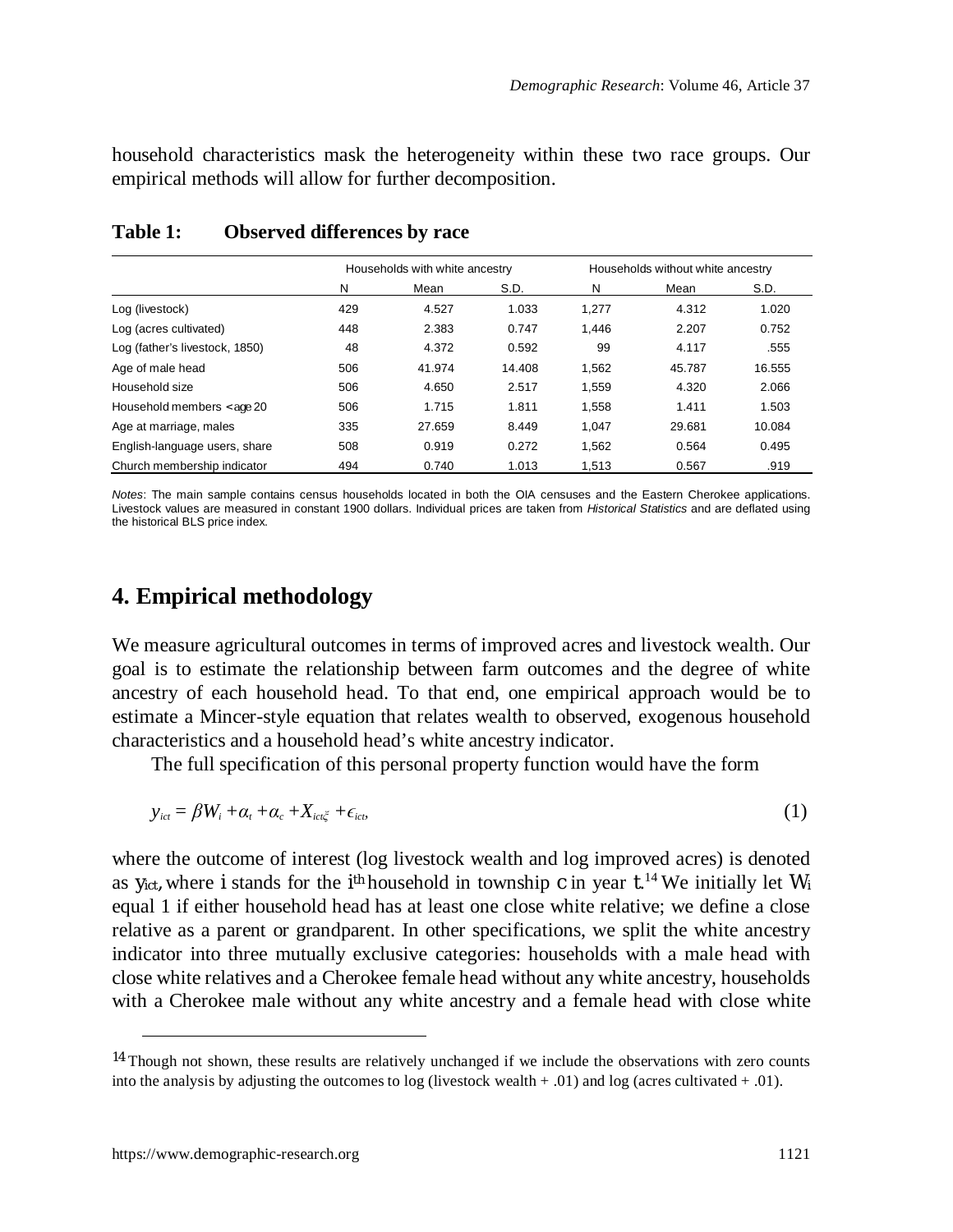relatives, and lastly households with both male and female heads with white ancestry. (The omitted category is endogamous households.)

In addition,  $\alpha_t$  denotes year fixed effects, which would reflect changes in annual growing seasons shared by all households. The parameter  $\alpha_c$  denotes township fixed effects, which will capture location advantages that differ across townships but are shared among households within townships. Township effects could have the unintended consequences of explaining away an important source of variation, but as shown in Figure 3, there was a limited degree of geographic clustering of households with close white ancestors.



**Figure 3: Distribution of households with white ancestry by census townships**

*Notes*: Calculations made by authors. Data taken from OIA census–Eastern Cherokee applications matched sample.

Last, the vector X contains household-level covariates, which are household size (and its square) and the age of the oldest adult male (and its square). In this specification, *β* captures the racial gap in property. If *β* is positive, then households with white ancestry possess more property than comparable households without white ancestry.

If unobserved household characteristics in *ϵict* are directly related to the decision to marry an individual with white ancestry, then the OLS estimates of Equation (1) will be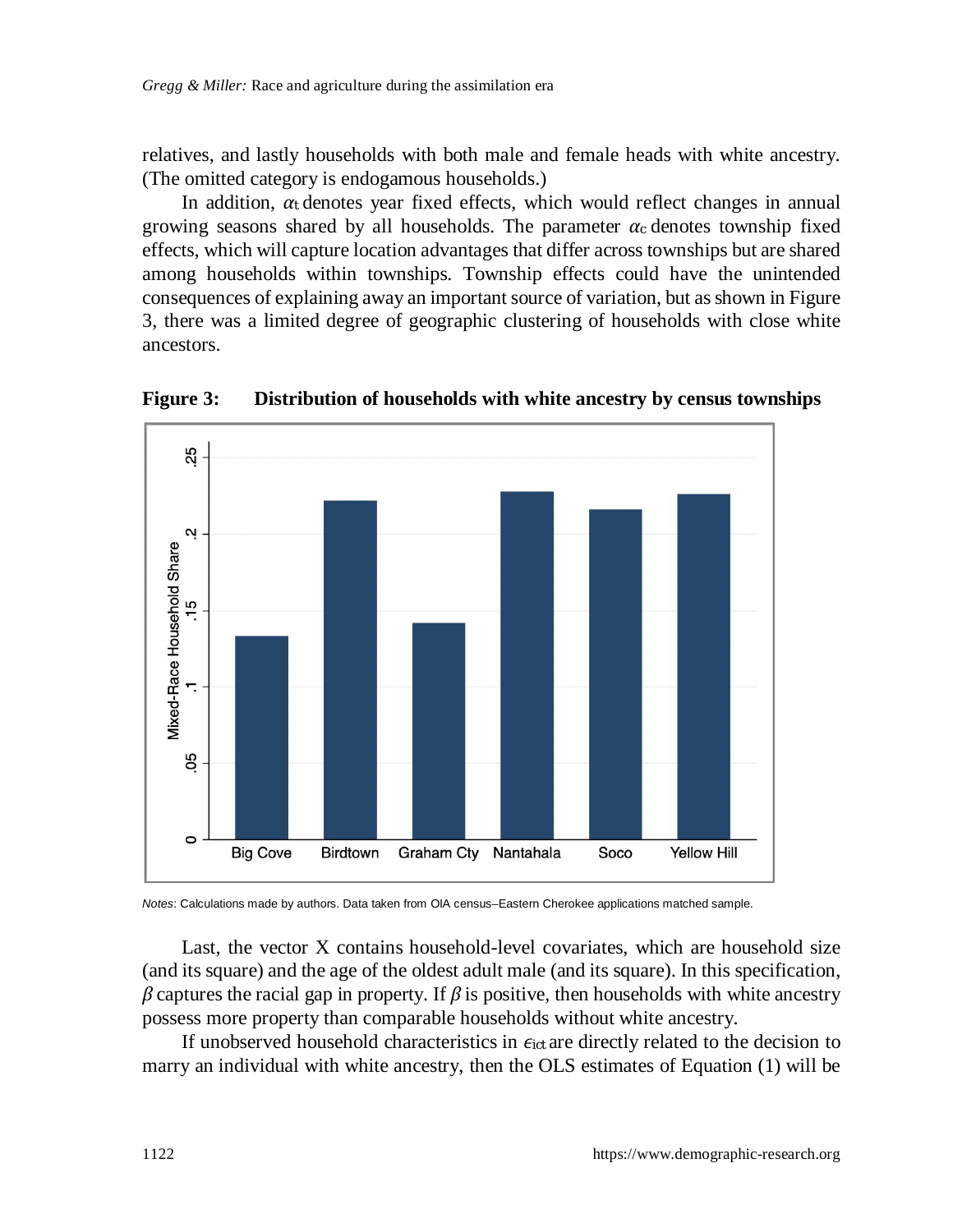inconsistent. Given that we observe clustering of intermarriages within Cherokee families, we adopt a model that controls for time-invariant characteristics shared by siblings. This model accounts for a host of potential characteristics, such as possessory family tracts, premarriage family wealth accumulation, and shared preferences to assimilate. The sibling fixed model is specified as follows:

$$
y_{iht} = \pi W_{ih} + \alpha_h + \tau_t + \zeta X_{iht} + \epsilon_{iht}, \tag{2}
$$

where  $y_{i}$ <sup>*iht*</sup> is household *i*'s wealth in year *t* from family group *h*,  $\alpha_h$  is the family fixed effects, and *Wih* is turned on if there is any variation in intermarriage among Cherokee sisters. The  $\pi$  coefficient will reveal the mean difference in personal property between Cherokee pairs, one of whom married a male with close white ancestors and one of whom did not. If  $\pi$  is less than  $\beta$  in Equation (1), this is evidence of positive selection into intermarriage.

## **5. Results**

#### **5.1 OLS estimation here**

Table 2 presents the OLS estimates of Equation (1). The specification in column 1 uses log livestock wealth as the outcome, and year fixed effects are added as controls. Column 2 also uses log livestock wealth as the outcome, but the model now includes a full set of observed controls – household size (and its square) and age of male head (and its square). Column 3 contains the results from the full specification as shown in Equation (1). The same progression of model specifications is shown in columns 4–6, but the outcome is log acres cultivated. In each regression, the standard errors are clustered at the household head level.

Table 2, column 1 reveals that after controlling for year fixed effects, households with close white ancestors held approximately 25% more livestock wealth than households without close white ancestors. After controlling for differences in age of male head and household size, the gap is relatively unaffected. In fact, under the full specification, the gap remains at 25% (22 log points).

Table 2, column 4 reveals that after controlling for year fixed effects, households with white ancestry on average cultivated 19% more acres than households without white ancestry. Columns 5 and 6 also show that the conditional racial gap in property is largely unaffected by including demographic factors and township fixed effects.

These results are consistent with other studies that estimate a positive correlation between economic outcomes and tribal members with white ancestry. To explore the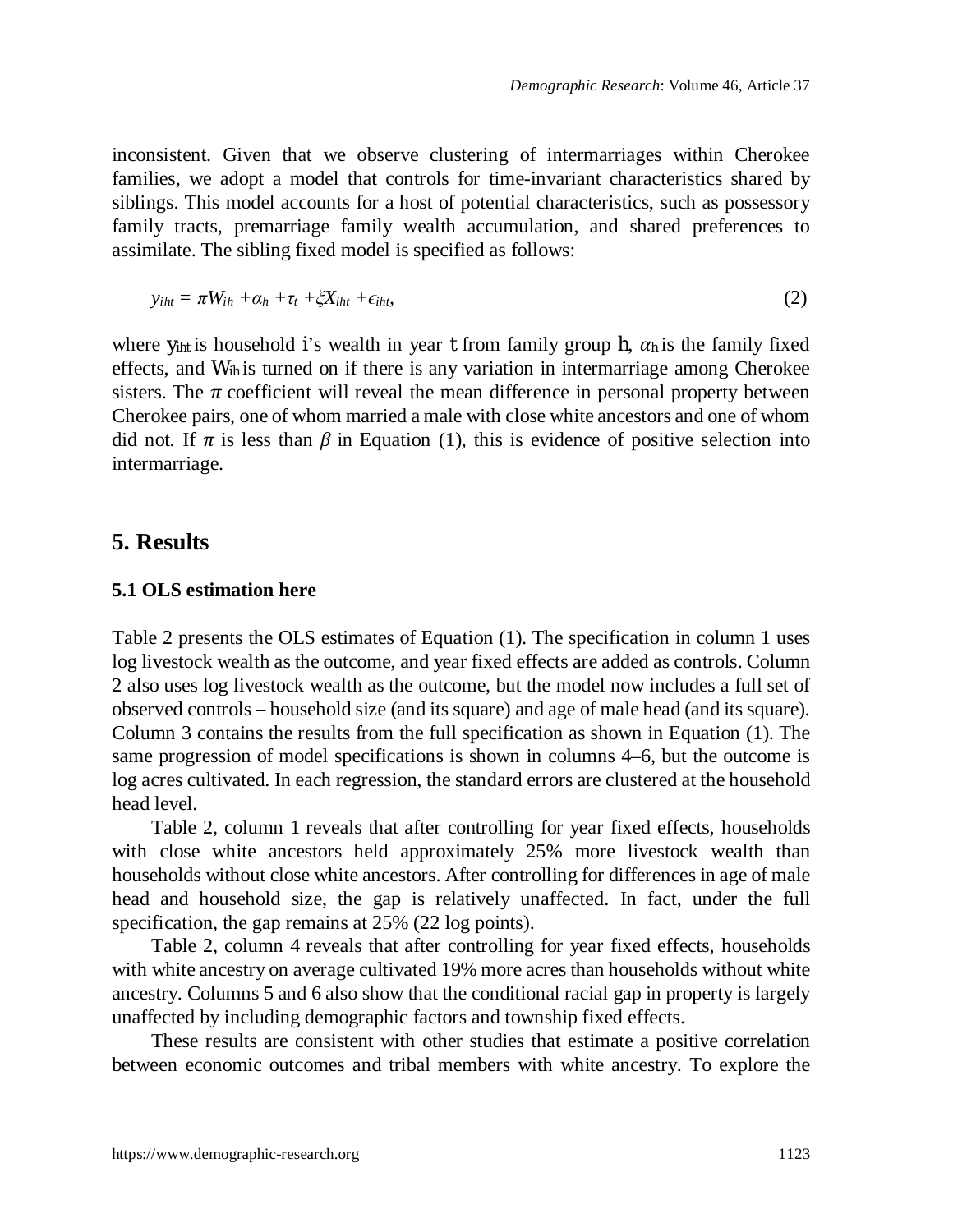intensive margin of mixed-race ancestry  $-$  if the number of close white ancestors is correlated with property – we sum the male head's and female head's blood quantum to compute the household blood quantum. Thus if a white male is married to a Cherokee woman who descended from a Cherokee–white union, their household blood quantum would equal 1.5. Using this framework, we then estimate a regression of property on household blood quantum (and its square) using the same model specifications as Table 2.

| Dependent variable:                |          | Log livestock wealth |           |          | Log acres |           |  |  |
|------------------------------------|----------|----------------------|-----------|----------|-----------|-----------|--|--|
| Cultivated                         | (1)      | (2)                  | (3)       | (4)      | (5)       | (6)       |  |  |
| Household contains white ancestors | 0.2201   | 0.2235               | 0.2260    | 0.1788   | 0.1749    | 0.1669    |  |  |
|                                    | (0.1036) | (0.1049)             | (0.1013)  | (0.0724) | (0.0723)  | (0.0717)  |  |  |
| Household size                     |          | $-0.0203$            | $-0.0191$ |          | 0.0444    | 0.0431    |  |  |
|                                    |          | (0.0588)             | (0.0572)  |          | (0.0462)  | (0.0436)  |  |  |
| Size squared                       |          | 0.0072               | 0.0072    |          | 0.0012    | 0.0012    |  |  |
|                                    |          | (0.0049)             | (0.0047)  |          | (0.0042)  | (0.0039)  |  |  |
| Age of oldest male                 |          | 0.0212               | 0.0230    |          | 0.0197    | 0.0169    |  |  |
|                                    |          | (0.0100)             | (0.0100)  |          | (0.0077)  | (0.0073)  |  |  |
| Age squared                        |          | $-0.0001$            | $-0.0001$ |          | $-0.0001$ | $-0.0001$ |  |  |
|                                    |          | (0.0001)             | (0.0001)  |          | (0.0001)  | (0.0001)  |  |  |
| Year fixed effects                 | Yes      | Yes                  | Yes       | Yes      | Yes       | Yes       |  |  |
| Township fixed effects             |          |                      | Yes       |          |           | Yes       |  |  |
| R-squared                          | 0.0341   | 0.0782               | 0.1147    | 0.0262   | 0.0771    | 0.1108    |  |  |
| Observations                       | 1,705    | 1,705                | 1,705     | 1.893    | 1,893     | 1,893     |  |  |

### **Table 2: Racial gaps in private property accumulation**

*Notes*: The household with white ancestry indicator equals one when either the male (or female) head has at least one parent or grandparent who is white. Thus the indicator equals zero for all household heads without white ancestry or who are more than threefourths Cherokee. The standard errors are clustered at the household head level. Livestock wealth is valued in 1900 prices.

The results are shown in Table 3. Column 1 reveals that there is a quadratic relationship between household blood quantum and property accumulation: The relationship between livestock wealth and household blood quantum peaks at 0.80 and falls thereafter. Thus intermarried households with one white head (which would have had a household blood quantum of at least one) did not hold as much livestock property as households whose heads were the children of white–Cherokee unions. Columns 2 and 3 in Table 3 reveal that the inverse-U relationship is robust to the inclusion of household factors and township fixed effects. In addition, columns 4 through 6 show the similar quadratic between the household blood quantum and farm size.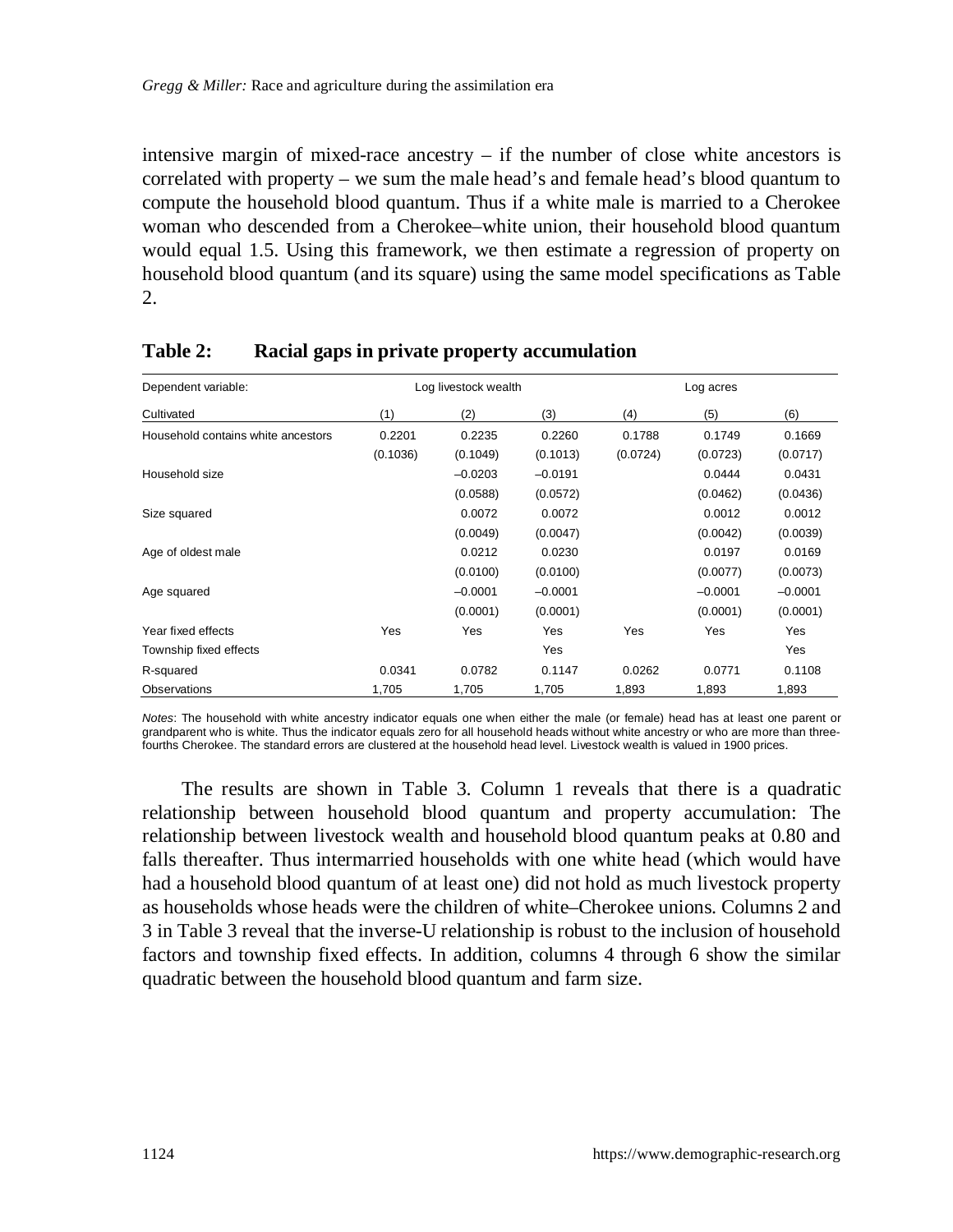| Dependent variable:     |           | Log livestock wealth |           |           | Log acres cultivated |           |
|-------------------------|-----------|----------------------|-----------|-----------|----------------------|-----------|
|                         | (1)       | (2)                  | (3)       | (4)       | (5)                  | (6)       |
| Household blood quantum | 0.7276    | 0.7597               | 0.7034    | 0.6537    | 0.6856               | 0.6662    |
|                         | (0.3902)  | (0.4046)             | (0.3832)  | (0.2750)  | (0.2677)             | (0.2666)  |
| Blood quantum squared   | $-0.4497$ | $-0.4700$            | $-0.4007$ | $-0.3788$ | $-0.4071$            | $-0.4046$ |
|                         | (0.2573)  | (0.2657)             | (0.2492)  | (0.1854)  | (0.1792)             | (0.1816)  |
| Household size          |           | $-0.0140$            | $-0.0144$ |           | 0.0493               | 0.0478    |
|                         |           | (0.0595)             | (0.0581)  |           | (0.0461)             | (0.0435)  |
| Size squared            |           | 0.0068               | 0.0070    |           | 0.0008               | 0.0009    |
|                         |           | (0.0050)             | (0.0048)  |           | (0.0042)             | (0.0039)  |
| Age of male head        |           | 0.0216               | 0.0236    |           | 0.0202               | 0.0173    |
|                         |           | (0.0100)             | (0.0101)  |           | (0.0077)             | (0.0073)  |
| Age squared             |           | $-0.0001$            | $-0.0001$ |           | $-0.0001$            | $-0.0001$ |
|                         |           | (0.0001)             | (0.0001)  |           | (0.0001)             | (0.0001)  |
| Year fixed effects      | Yes       | Yes                  | Yes       | Yes       | Yes                  | Yes       |
| Township fixed effects  |           |                      | Yes       |           |                      | Yes       |
| R-squared               | 0.0338    | 0.0785               | 0.1150    | 0.0297    | 0.0815               | 0.1148    |
| Observations            | 1,705     | 1,705                | 1,705     | 1,893     | 1,893                | 1,893     |

#### **Table 3: Relationship between blood quantum and property**

*Notes*: The household blood quantum is the sum of the male head's and female head's blood quantum (in terms of white ancestors). Greater values of household blood quantum imply a greater share of close white ancestors. The standard errors are clustered at the household head level. Livestock wealth is valued in 1900 prices.

Irrespective of the economic mechanisms underlying these findings, each specification rejects the simple racial hierarchy propagated by 19th-century proponents of scientific racism. The relationship between property and race is driven by nonbiological factors such as inheritance. To that end, we explore the relationship between property accumulation and whether white ancestry existed on the male's or female's side of the family (or both).

We split the simple racial ancestry variable in Table 2 into four categories, three that pertain to exogamous households and one that pertains to endogamous households. The three exogamous households are split into the following groups: (1) households with a male head with white ancestry and a wife without white ancestry, (2) households with a female head with white ancestry and a husband without white ancestry, and (3) households with white ancestry on both sides of the family. The last group consists of endogamous households, which will serve as the omitted category in our model specifications.

We report the results of adding three exogamous household categories into Equation (1) in Table 4. Column 1 shows that households with a male head with white ancestry, regardless of the spouse's racial heritage, held more property than endogamous households. For example, we estimate that households with a male head with white ancestry (and a female head without any white ancestry) held 35% (30 log points) more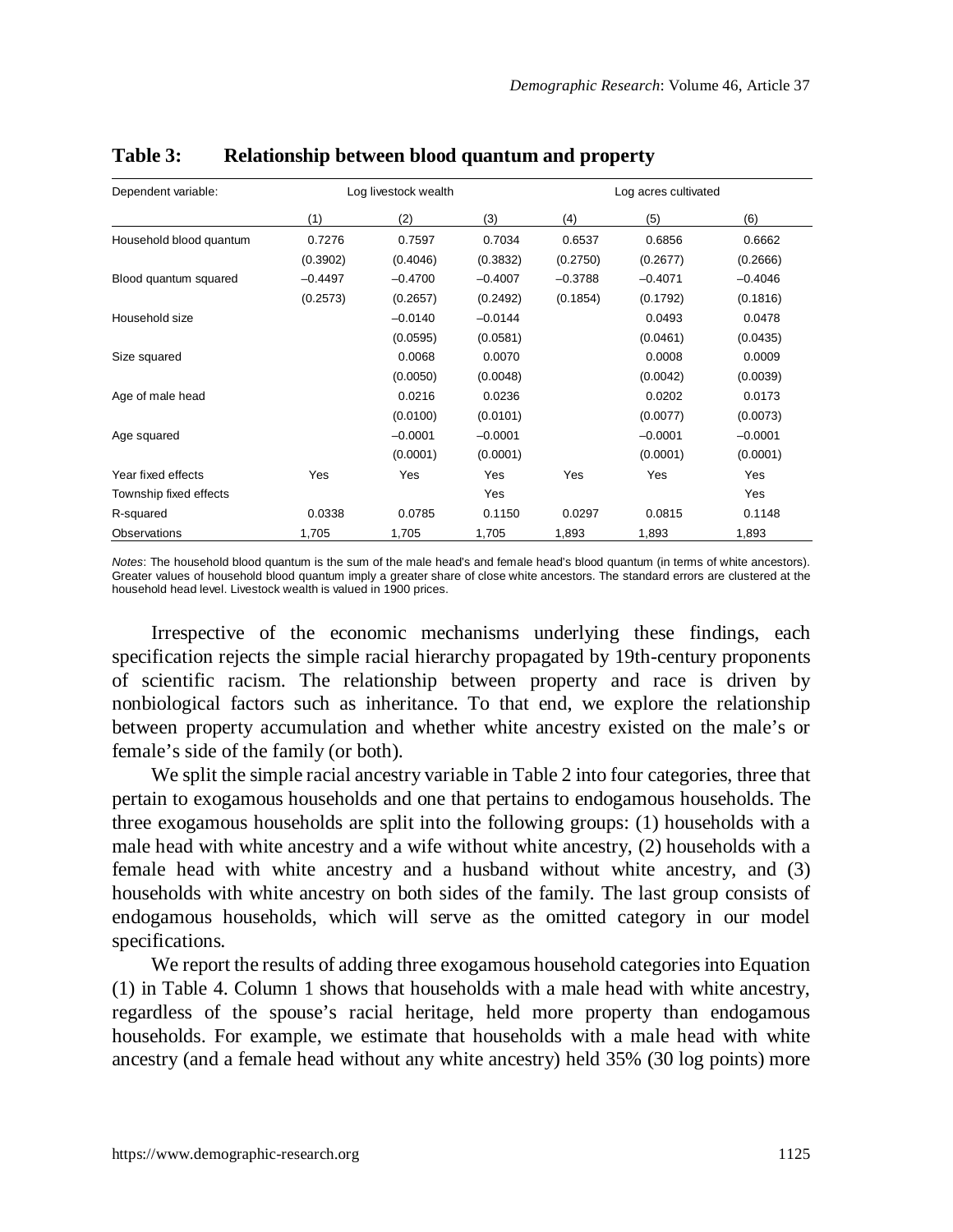livestock wealth than endogamous households, while households with a male and female with white ancestry held 32% (28 log points) more livestock than endogamous households. These relationships hold when time-varying controls are added (column 2) and when the model includes township fixed effects (column 3).

| Dependent variable:             |           | Log livestock wealth |           | Log acres cultivated |           |           |  |
|---------------------------------|-----------|----------------------|-----------|----------------------|-----------|-----------|--|
|                                 | (1)       | (2)                  | (3)       | (4)                  | (5)       | (6)       |  |
| Male head with white ancestry   | 0.3032    | 0.3427               | 0.3233    | 0.0975               | 0.1239    | 0.1045    |  |
|                                 | (0.1445)  | (0.1496)             | (0.1356)  | (0.0964)             | (0.0982)  | (0.0993)  |  |
| Female head with white ancestry | $-0.1686$ | $-0.1089$            | $-0.1429$ | $-0.0665$            | $-0.0290$ | $-0.0328$ |  |
|                                 | (0.2747)  | (0.2938)             | (0.2773)  | (0.1285)             | (0.1391)  | (0.1381)  |  |
| Both sides with white ancestry  | 0.2800    | 0.2452               | 0.2758    | 0.3307               | 0.2924    | 0.2901    |  |
|                                 | (0.1322)  | (0.1274)             | (0.1271)  | (0.1053)             | (0.1071)  | (0.1064)  |  |
| Household size                  |           | $-0.0172$            | $-0.0158$ |                      | 0.0448    | 0.0426    |  |
|                                 |           | (0.0584)             | (0.0565)  |                      | (0.0455)  | (0.0427)  |  |
| Size squared                    |           | 0.0066               | 0.0065    |                      | 0.0007    | 0.0009    |  |
|                                 |           | (0.0049)             | (0.0047)  |                      | (0.0041)  | (0.0039)  |  |
| Age of male head                |           | 0.0226               | 0.0246    |                      | 0.0207    | 0.0179    |  |
|                                 |           | (0.0099)             | (0.0101)  |                      | (0.0078)  | (0.0074)  |  |
| Age squared                     |           | $-0.0001$            | $-0.0001$ |                      | $-0.0001$ | $-0.0001$ |  |
|                                 |           | (0.0001)             | (0.0001)  |                      | (0.0001)  | (0.0001)  |  |
| Year fixed effects              | Yes       | Yes                  | Yes       | Yes                  | Yes       | Yes       |  |
| Time-varying controls           |           | Yes                  | Yes       |                      | Yes       | Yes       |  |
| Township fixed effects          |           |                      | Yes       |                      |           | Yes       |  |
| R-squared                       | 0.0405    | 0.0834               | 0.1206    | 0.0358               | 0.0828    | 0.1169    |  |
| Observations                    | 1,705     | 1,705                | 1,705     | 1,893                | 1,893     | 1,893     |  |

#### **Table 4: Property gaps across mixed-race household categories**

*Notes*: Each regression contains a full set of year fixed effects. We split the "household with white ancestry" indicator into its four principal components: households where white ancestry enters only through the male head, households where white ancestry enters only through the female head, households where white ancestry enters through both the male and female household heads, and households without any white ancestry. The households without any white ancestry are the omitted category in each model. The standard errors are clustered at the household head level. Livestock wealth is valued in 1900 prices.

Columns 4–6 in Table 4 reveal that the same relationships hold when considering acres cultivated as the outcome. Namely, households with a male head with white ancestry, regardless of the spouse's racial ancestry, held on average larger farms than endogamous households. Households with a female head with white ancestry and a male head without white ancestry held smaller farms compared to endogamous households. There are several potential explanations for this negative (or zero) correlation on property for households in the latter racial category. First, the imprecise measurement is a function of the relatively small number of households within this category. Among the exogamous households of any time (only 24% of the sample), only 17% are households of Cherokee males without close white ancestors and female heads with white ancestry. Second, given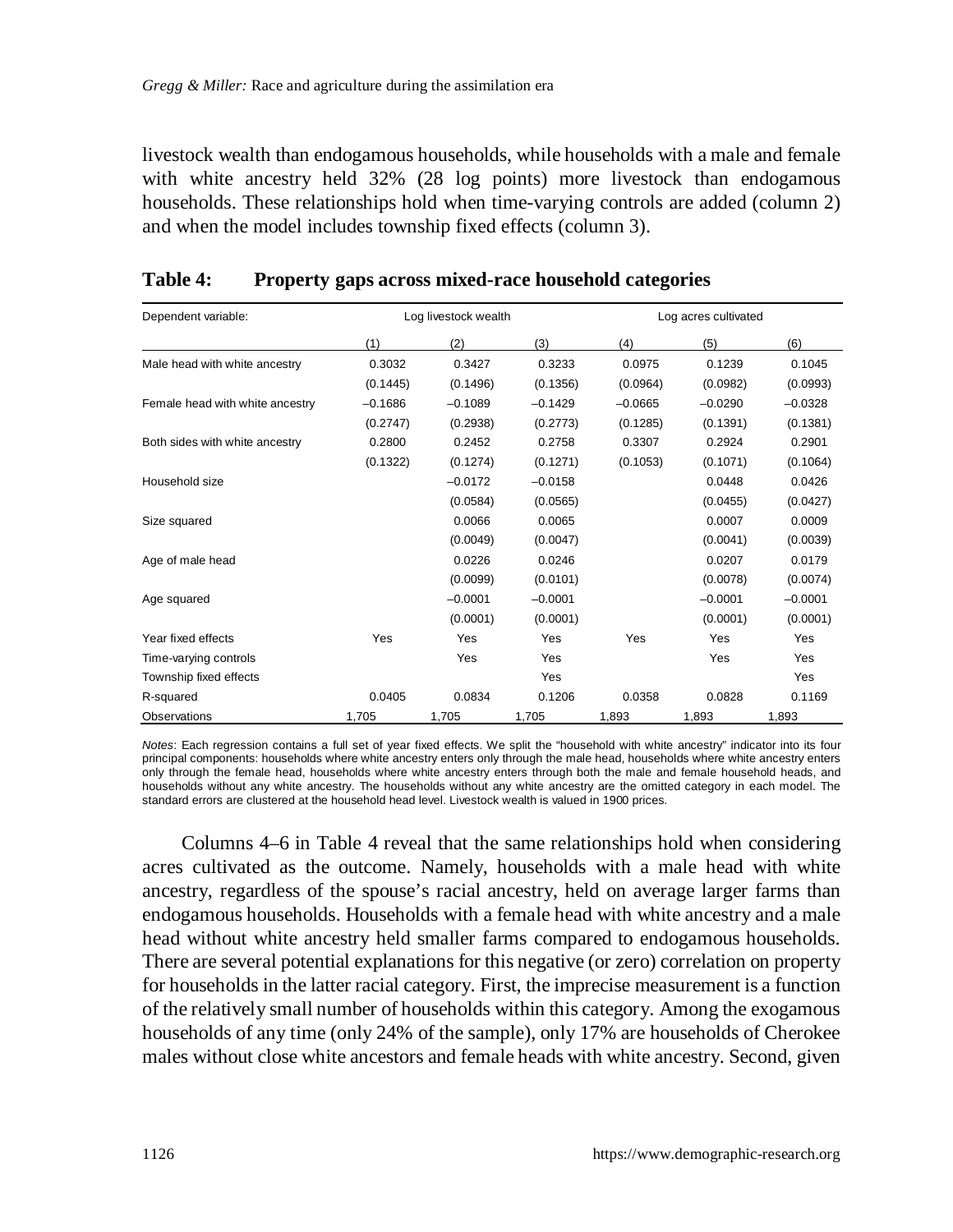that farming is a male-dominant industry, if the gains from a Cherokee marrying someone with white ancestry were driven by inheritable skills or improved local market knowledge, then gains from intermarriage should be greater if intermarried males entered the household.

To better understand the mechanisms that might drive the observed gains in property accumulation from marrying a male with white ancestry, we incorporate two potential mechanisms into our model: Euro-American skills as measured by the household share of Cherokees who can use the English language, and the number of years married to a current spouse.[15](#page-20-0) Our logic is that skills adopted from having a male household head with white ancestry may translate into greater economic assimilation. Marriage longevity may also influence wealth accumulation through the effect of household stability.

To test the potential mechanisms that drive the racial gap in property, we run "horse race" regressions by re-estimating Equation (1) along with these two potential mechanisms. We again split the "household with white ancestry" indicator into the three exogamous household categories used in Table 5. If English-language skills and marriage longevity explain the racial gap in property, then the coefficients on the exogamous household indicators will become statistically insignificant. Alternatively, if variables directly related to the racial ancestry of the household are responsible for the racial property gap, then those exogamous household indicators will remain significant.

Table 5 contains the results from these horse race regressions. Column 1 shows that the share of Cherokees who use the English language and the number of years married are both positively correlated to livestock wealth. Column 2, however, reveals that the coefficients of both variables decrease substantially when the white ancestry variables are included. The coefficients on the "male head with white ancestry" variable and the "both sides with white ancestry" variable are positive and precisely estimated. The coefficient on "female head with white ancestry" remains negative but is imprecisely measured. Adding township fixed effects in column 3 does not change the statistical significance of the "male head with white ancestry" variable, but the "English-language users" variable is of little significance in explaining livestock wealth. These results imply a direct effect of having a male head with white ancestry (along with a female head without white ancestry) on livestock wealth. English-language skills do not affect livestock once racial ancestry variables are included in the model, while marriage longevity remains a significant factor.

Columns 4–6 in Table 5 tell a different story. Both number of years married and the share of Cherokees who use English have a positive correlation with acres cultivated. When the household racial ancestry variables are added in column 5 (which includes time-varying controls) and in column 6 (which also includes township fixed effects), the

<span id="page-20-0"></span><sup>&</sup>lt;sup>15</sup> Note that intermarried white males (or females) are not counted in the household share of Cherokees who are English-language users.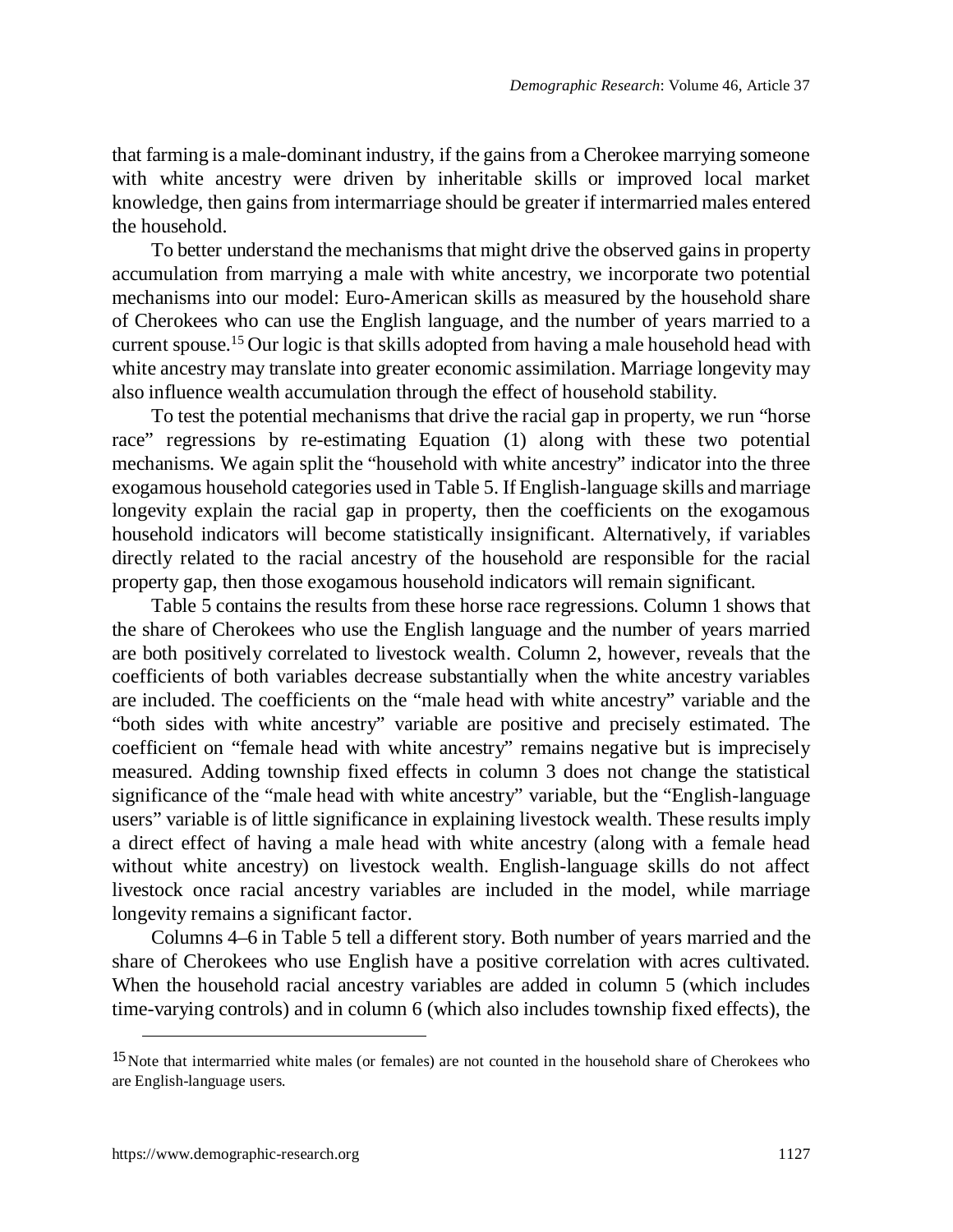coefficients on each race variable become insignificant, while the coefficient on the English-language share variable remains positive and significant in each model. One potential explanation is that English-language acquisition likely occurred in schools, and language skills were more transferable to farming than to animal husbandry. Marriage longevity does not affect acres cultivated in any model.

| Dependent variable:                   | Log livestock wealth |           |           | Log acres cultivated |            |            |
|---------------------------------------|----------------------|-----------|-----------|----------------------|------------|------------|
|                                       | (1)                  | (2)       | (3)       | (4)                  | (5)        | (6)        |
| Male head with white ancestry         |                      | 0.3425    | 0.4032    |                      | 0.0137     | 0.0212     |
|                                       |                      | (0.2041)  | (0.1872)  |                      | (0.1301)   | (0.1345)   |
| Female head with white ancestry       |                      | $-0.0643$ | $-0.0800$ |                      | $-0.1884$  | $-0.1503$  |
|                                       |                      | (0.3365)  | (0.3281)  |                      | (0.1722)   | (0.1788)   |
| Both sides with white ancestry        |                      | 0.0370    | 0.1072    |                      | $-0.0129$  | $-0.0287$  |
|                                       |                      | (0.1951)  | (0.1920)  |                      | (0.1575)   | (0.1540)   |
| Share of Cherokees who use<br>English | 0.2831               | 0.1950    | 0.1395    | 0.3152               | 0.3314     | 0.2808     |
|                                       | (0.1251)             | (0.1409)  | (0.1364)  | (0.0939)             | (0.1002)   | (0.0978)   |
| Years married                         | 0.0125               | 0.0107    | 0.0102    | 0.0081               | $-0.0010$  | $-0.0007$  |
|                                       | (0.0043)             | (0.0069)  | (0.0065)  | (0.0031)             | (0.0046)   | (0.0045)   |
| Year fixed effects                    | Yes                  | Yes       | Yes       | Yes                  | <b>Yes</b> | <b>Yes</b> |
| Time-varying controls                 |                      | Yes       | Yes       |                      | Yes        | Yes        |
| Township fixed effects                |                      |           | Yes       |                      |            | Yes        |
| R-squared                             | 0.0601               | 0.0859    | 0.1271    | 0.0632               | 0.1075     | 0.1500     |
| Observations                          | 1,162                | 1,162     | 1,162     | 1,283                | 1,283      | 1,283      |

### **Table 5: Potential mechanisms behind the racial gap in property**

*Notes*: Each regression contains a full set of year fixed effects. We split the "household with white ancestry" indicator into its four principal components: households where white ancestry enters only through the male head, households where white ancestry enters only through the female head, households where white ancestry enters through both the male and female heads, and households without any white ancestry. Households without any white ancestry are the omitted category in each model. English-language users are household members who are at least 10 years old and can use and read English. Years married is the difference between the current year and the year a couple was married. Standard errors are clustered at the household head level. Livestock wealth is valued in 1900 prices.

## **5.2 Sibling fixed effects estimation**

So far, we have established a direct relationship between property accumulation and the racial ancestry of the male household head. Regardless of marriage to a female with close white ancestors, households with a male head with close white ancestors held more property than comparable endogamous households, and the relationship is robust to the inclusion of controls. The relationship becomes more nuanced when we account for potential mechanisms – namely, households with a male head with close white ancestors (and a female head without close white ancestry) held livestock wealth above and beyond the impact of the household's share of English-language adopters and current marriage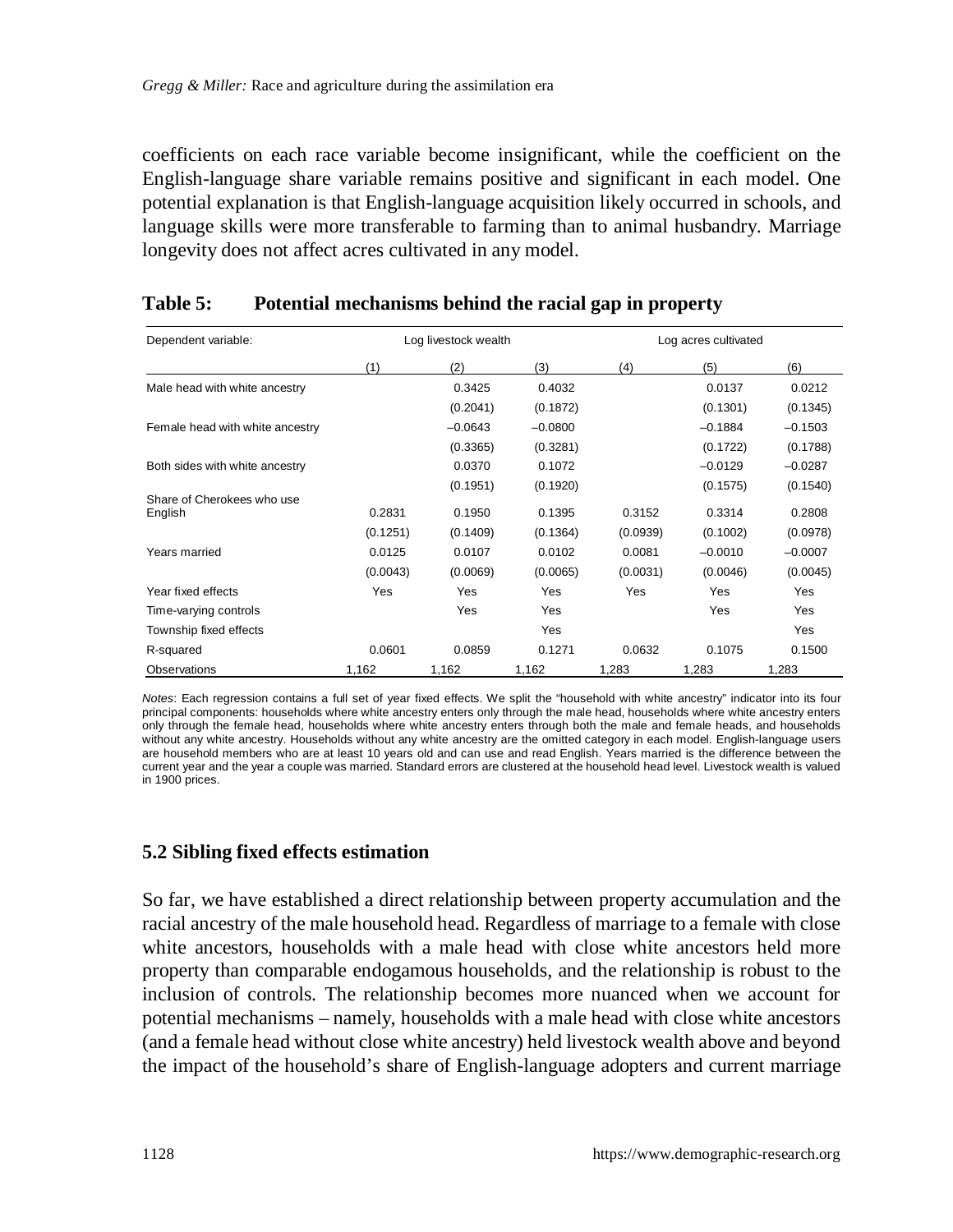longevity. English-language adoption by the household, however, seems to capture the entire racial gap in farm size.

In this section we attempt to address the role of unobservables in explaining the relationship between livestock wealth and the male head having white ancestry by accounting for sibling fixed effects. This method controls for permanent, unobserved characteristics shared by Cherokee family members. For example, if acculturated Cherokee families were more willing to support their daughters marrying men from outside of their tribe (or marrying mixed-raced men), then sibling fixed effects models take into account this unobserved trait shared by individuals from the same family. While we observe 281 instances (14% of the sample) where deviations in intermarriage occur between Cherokee sisters who are heads of households (wives), the amount of withinfamily variation is relatively low. [16](#page-22-0) Thus we expect the estimates to be imprecisely measured.

Table 6 shows the results of the sibling fixed effects regressions. Columns 1 and 3 confirm that the coefficient on the male head with white ancestry is positive without sibling fixed effects. However, column 2 shows that the within-sibling coefficient on "male head with white ancestry" is negative (but insignificant) with respect to livestock wealth. Column 4 also shows that, with respect to acres cultivated, the within-sibling coefficient on the "male head with ancestry" indicator is close to zero. Given our earlier results on the role of English-language adoption on farm size, we expect that the effect of intermarriage on farm size would be close to zero. Thus the relationship between male head with white ancestry and property either changes signs or is close to zero, depending on the outcome.

The negative coefficient on the "male head with white ancestry" indicator suggests that a trade-off may have occurred. While we estimate that there were no advantageous effects of marrying a male with white ancestry on agricultural outcomes, Cherokee females may have preferred social assimilation over economic assimilation. Column 5 shows that after controlling for sibling fixed effects, a household with a male head with white ancestry contains a greater share of Cherokees within the household who can use English.

<span id="page-22-0"></span><sup>16</sup> Intermarried female heads are so rare than we cannot identify any within-brother variation in intermarriage.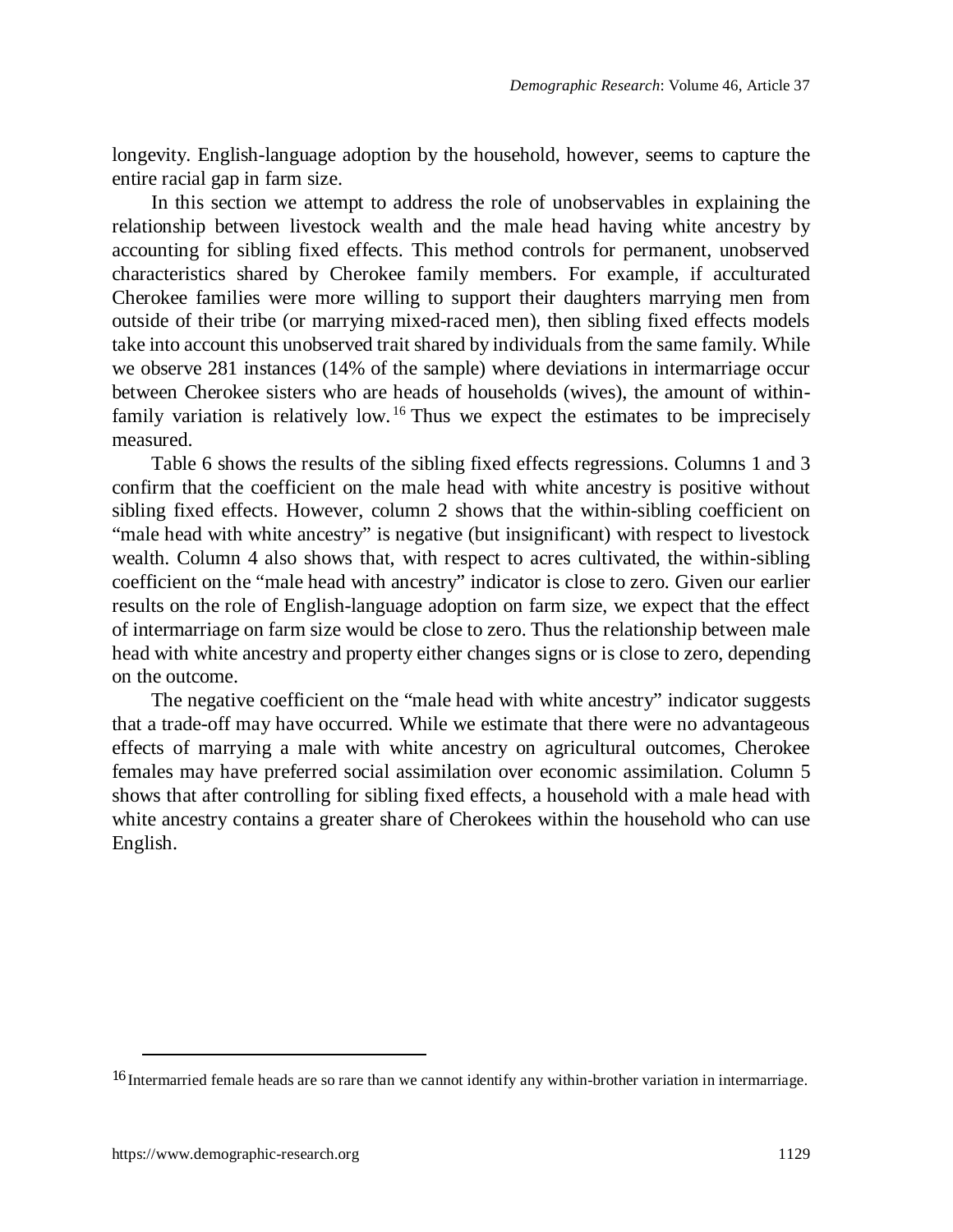|                               | Cherokee sisters |               |            |                         |            |  |
|-------------------------------|------------------|---------------|------------|-------------------------|------------|--|
|                               |                  | Log livestock | Log acres  | English users,<br>share |            |  |
|                               | <b>OLS</b>       | Sibling FE    | <b>OLS</b> | Sibling FE              | Sibling FE |  |
|                               | (1)              | (2)           | (3)        | (4)                     | (5)        |  |
| Male head with white ancestry | 0.4228           | $-0.3379$     | 0.2483     | 0.0194                  | 0.4029     |  |
|                               | (0.1481)         | (0.3170)      | (0.0978)   | (0.2830)                | (0.2799)   |  |
| Year fixed effects            | Yes              | Yes           | Yes        | Yes                     | Yes        |  |
| Time-varying controls         | Yes              | Yes           | Yes        | Yes                     | Yes        |  |
| R-squared                     | 0.1144           | 0.6550        | 0.1305     | 0.5753                  | 0.5480     |  |
| Observations                  | 1.114            | 1.114         | 1.231      | 1.231                   | 1.231      |  |

#### **Table 6: Controlling for unobservables: Sibling fixed effects framework**

*Notes*: The sibling fixed effect accounts for unobserved, time-invariant characteristics shared across siblings. Columns 1 and 2 exploit the variation in intermarriage among Cherokee sisters. Columns 3 and 4 exploit the variation in intermarriage among Cherokee brothers. All models contain the year fixed effects and time-varying controls used in Table 2. Standard errors are clustered at the household head level.

Additionally, one potential explanation for the negative within-sibling coefficient on the "male head with white ancestry" indicator may be the fact that white males were negatively selected from the *non-Cherokee* population. We were able to link 43 white males from the universe of 87 intermarried white males in the OIA censuses to their family characteristics listed in the 1880 US Census. Comparing these family characteristics to the mean characteristics of families living in counties that bordered the Eastern Cherokee Reservation, we find that intermarried males were more likely to grow up in larger families. In fact, on average, intermarried white males grew up in households with roughly two additional members compared to the average household size in neighboring counties.[17](#page-23-0) This may imply that white males with limited opportunity to inherit land were more likely to engage in interethnic marriages and move to the Eastern Cherokee Reservation. If these individuals were located on the lower end of the skills distribution, then productivity gains from intermarriage would be limited.

Another explanation for the difference between the cross-sibling estimate of the "white head with white ancestry" coefficient and the "within-sibling" coefficient is that males with white ancestry were more likely to marry into Cherokee families with preexisting wealth. Although this community was highly rural and livestock accumulation was relatively low, there is evidence, albeit suggestive, that male heads with white ancestry married into households with more property (see Table 1). The degree of clustering of broadly defined intermarriages among a small number of Cherokee families (for example, while 25% of the sample are households with white ancestry, only 8% of all households in the sample have intermarried heads of household)

<span id="page-23-0"></span><sup>&</sup>lt;sup>17</sup> This result comes from a simple regression of the household size on an "intermarried white male" indicator, which equals one if the household contained a male who eventually married a Cherokee and equals zero otherwise. The coefficient on the intermarried indicator was 1.92 (with a robust standard error of 0.374).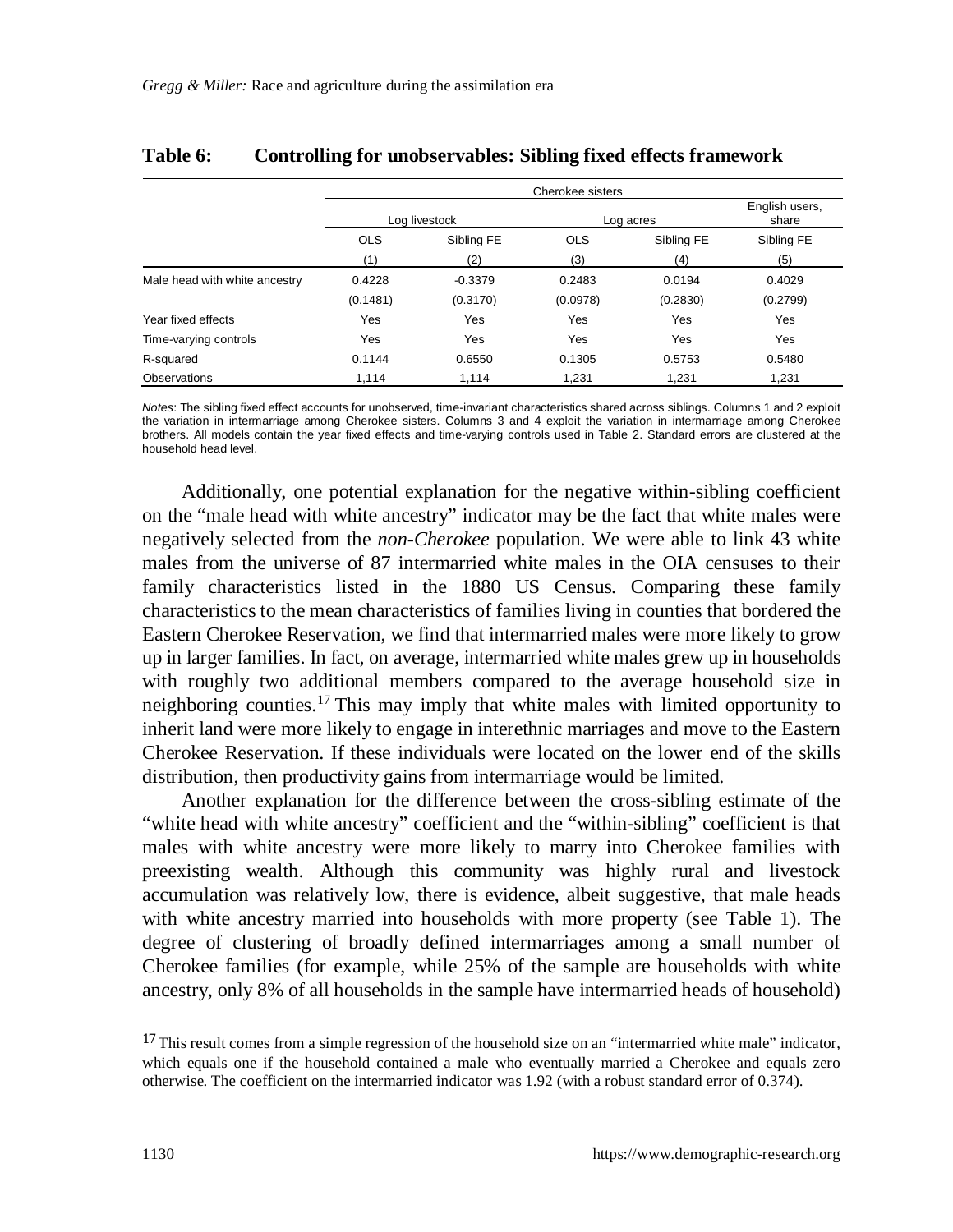also suggests that family-specific factors may have played a large role in the degree of intermarriages with the community.

## **6. Conclusion**

Compared to the immigration literature on intermarriage, there has been relatively little written on the role of intermarriage within indigenous communities. This oversight is due not to a lack of importance but rather a lack of suitable data. In this paper, we use a newly created dataset that follows Eastern Cherokee households over a 12-year period at the turn of the 20th century. The results show a positive correlation between property accumulation and whether a household had close white ancestry. However, as the share of household white ancestors increases, household wealth eventually falls. The results also suggest that any advantageous effect of marrying a male head with white ancestry on wealth, especially livestock wealth, was due to selection into intermarriage rather than productivity gains.

Intermarriages are highly common within the Native American population today. For example, while American Indians and Alaska Natives (AIAN) represent only 1.5% of the total US population, marriages between an AIAN person and a white individual are the second-most-common type of intermarriage among whites (authors' calculations using Ruggles et al. 2010). The long-run consequences of racial mixing within Native American communities are also evident: According to the 2015–2019 American Community Survey (ACS) sample, roughly 50% of the current American Indian population is either biracial or multiracial. Understanding who chose to intermarry and how intermarriages impacted the economic status of both families and their children as adults can provide key insights into understanding racial inequality today.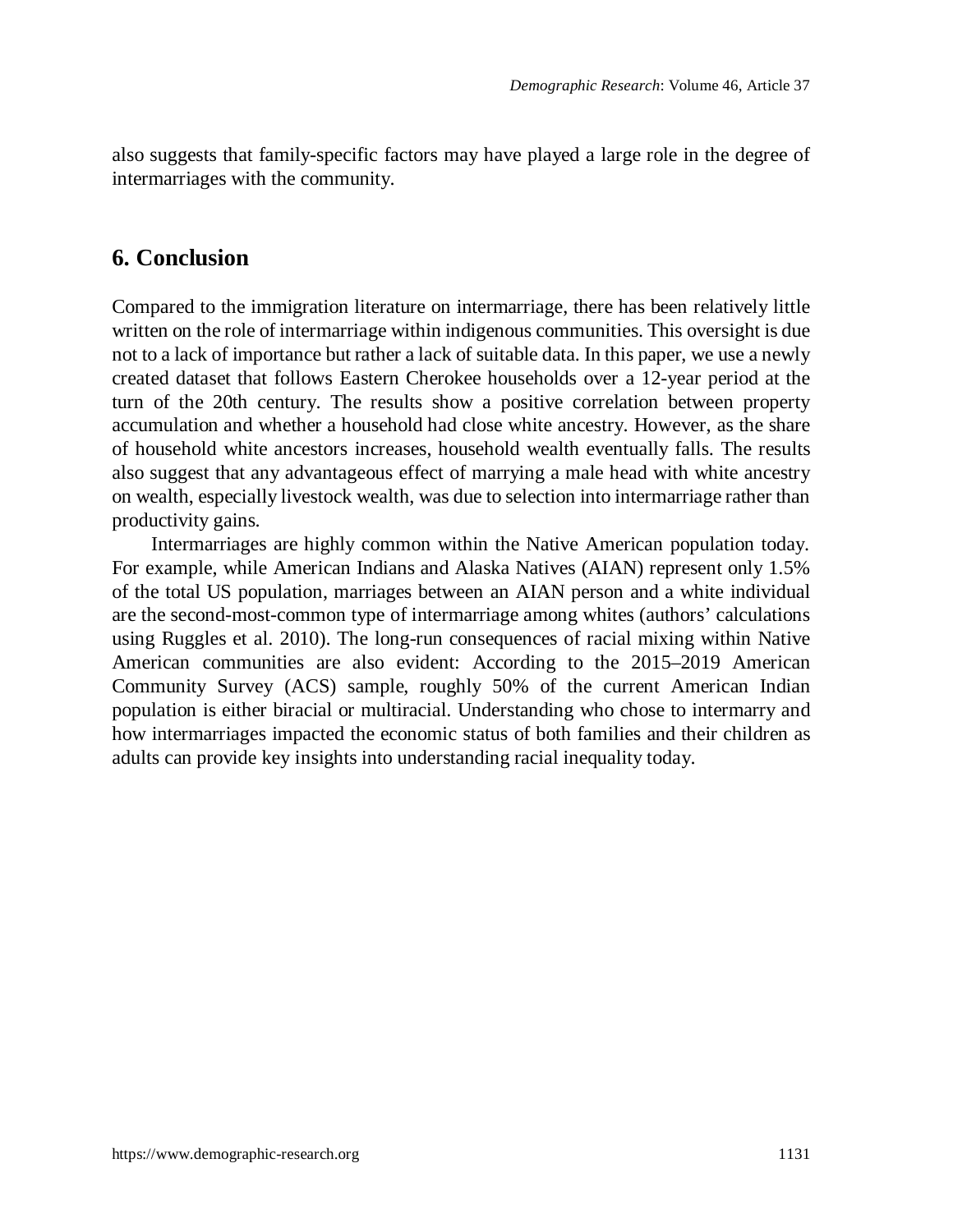# **References**

- Adsera, A. and Chiswick, B.R. (2007). Are there gender and country of origin differences in immigrant labor market outcomes across European destinations? *Journal of Population Economics* 20(3): 495. [doi:10.1007/s00148-006-0082-y](https://doi.org/10.1007/s00148-006-0082-y).
- Alesina, A. and Giuliano, P. (2010). The power of the family. *Journal of Economic Growth* 15(2): 93–125. [doi:10.1007/s10887-010-9052-z.](https://doi.org/10.1007/s10887-010-9052-z)
- Basu, S. (2015). Intermarriage and the labor market outcomes of Asian women. *Economic Inquiry* 53(4): 1718–1734. [doi:10.1111/ecin.12229](https://doi.org/10.1111/ecin.12229).
- Beaulieu, D. (1984). Curly hair and big feet: Physical anthropology and the implementation of land allotment on the white earth Chippewa reservation. *The American Indian Quarterly* 8(4): 281–314. [doi:10.2307/1183660](https://doi.org/10.2307/1183660).
- Bisin, A. and Verdier, T. (2000). Beyond the melting pot: Cultural transmission, marriage, and the evolution of ethnic and religious traits. *The Quarterly Journal of Economics* 115(3): 955–988. [doi:10.1162/003355300554953.](https://doi.org/10.1162/003355300554953)
- Carlson, L.A. (1981). Land allotment and the decline of American Indian farming. *Explorations in Economic History* 18(2): 128–154.
- Carlson, L.A. (1983). Federal policy and Indian land: Economic interests and the sale of Indian allotments, 1900–1934. *Agricultural history* 57(1): 33.
- Carter, S.B., Gartner, S.S., Haines, M.R., Olmstead, A.L., Sutch, R., and Wright, G. (2006). *Historical statistics of the United States: millennial edition*. Cambridge: Cambridge University Press.
- Cass, L. (1830). Removal of the Indians. *North American Review* 30: 62–121.
- Chi, M. (2015). Does intermarriage promote economic assimilation among immigrants in the United States? *International Journal of Manpower* 36(7): 1034–1057. [doi:10.1108/IJM-05-2013-0112](https://doi.org/10.1108/IJM-05-2013-0112).
- Chi, M. and Drewianka, S. (2014). How much is a green card worth? Evidence from Mexican men who marry women born in the us. *Labour Economics* 31: 103–116. [doi:10.1016/j.labeco.2014.10.004](https://doi.org/10.1016/j.labeco.2014.10.004).
- Chiswick, B., and Miller, P.W. (2009). Citizenship in the United States: The roles of immigrant characteristics and country of origin. *Research in Labor Economics* 29(2009): 91–130. [doi:10.1108/S0147-9121\(2009\)0000029007.](https://doi.org/10.1108/S0147-9121(2009)0000029007)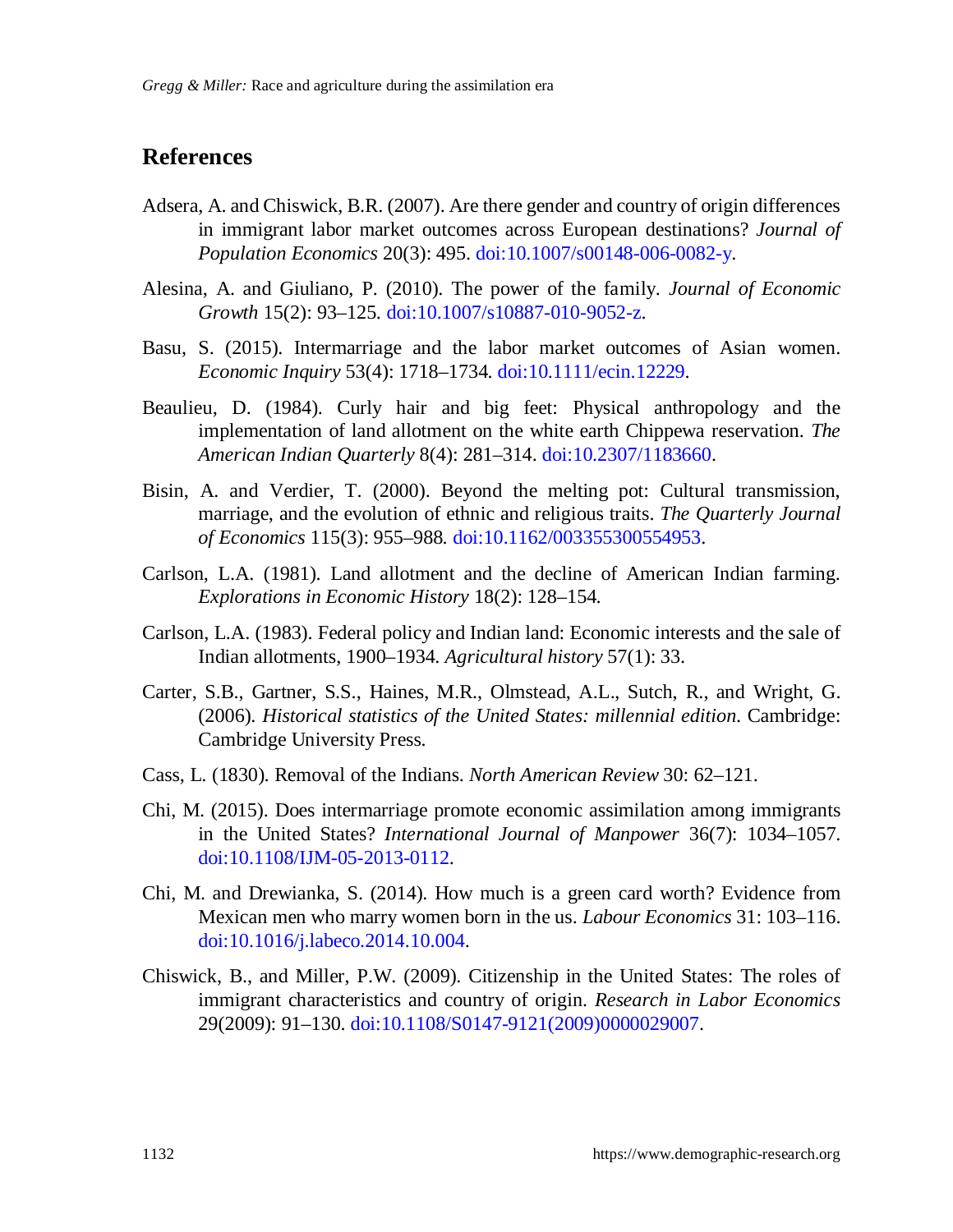- Dribe, M. and Lundh, C. (2012). Intermarriage, value context and union dissolution: Sweden 1990–2005. *European Journal of Population/Revue europeenne de Démographie* 28(2): 139–158. [doi:10.1007/s10680-011-9253-y.](https://doi.org/10.1007/s10680-011-9253-y)
- Dribe, M. and Nystedt, P. (2015). Is there an intermarriage premium for male immigrants? Exogamy and earnings in Sweden 1990–2009. *International Migration Review* 49(1): 3–35. [doi:10.1111/imre.12081](https://doi.org/10.1111/imre.12081).
- Ferrara, E.L. (2003). Kin groups and reciprocity: A model of credit transactions in Ghana. *American Economic Review* 93(5): 1730–1751. [doi:10.1257/0002828033226](https://doi.org/10.1257/000282803322655518) [55518](https://doi.org/10.1257/000282803322655518).
- Finger, J. (1984a). *The eastern band of Cherokees*. Knoxville: University of Tennessee Press.
- Finger, J.R. (1984b). *The eastern band of Cherokees, 1819–1900*. Knoxville: University of Tennessee Press.
- Finger, J.R. (1991a). *Cherokee Americans: The eastern band of Cherokees in the twentieth century*. Lincoln: University of Nebraska Press.
- Finger, J.R. (1991b). Termination and the eastern band of Cherokees. *American Indian Quarterly* 15(2): 153–170. [doi:10.2307/1185121.](https://doi.org/10.2307/1185121)
- Frimmel, W., Halla, M., and Winter-Ebmer, R. (2016). How does parental divorce affect children's long-term outcomes? (IZA Discussion Papers 9928). Institute of Labor Economics (IZA). [doi:10.2139/ssrn.2786012.](https://doi.org/10.2139/ssrn.2786012)
- Furtado, D. and Theodoropoulos, N. (2009). I'll marry you if you get me a job: Marital assimilation and immigrant employment rates. *International Journal of Manpower* 30(1–2): 116–126. [doi:10.1108/01437720910948438.](https://doi.org/10.1108/01437720910948438)
- Gahler, M. and Palmtag, E. (2015). Parental divorce, psychological well-being and educational attainment: Changed experience, unchanged effect among Swedes born 1892–1991. *Social Indicators Research* 123(2): 601–623. [doi:10.1007/s11](https://doi.org/10.1007/s11205-014-0768-6) [205-014-0768-6.](https://doi.org/10.1007/s11205-014-0768-6)
- Gilbert, Jr, W.H. (1943). The eastern Cherokees. *Bureau of American Ethnology Bulletin* 133: 55–128.
- Green, M.D. (1982). *The politics of Indian removal: Creek government and society in crisis*. Lincoln: University of Nebraska Press.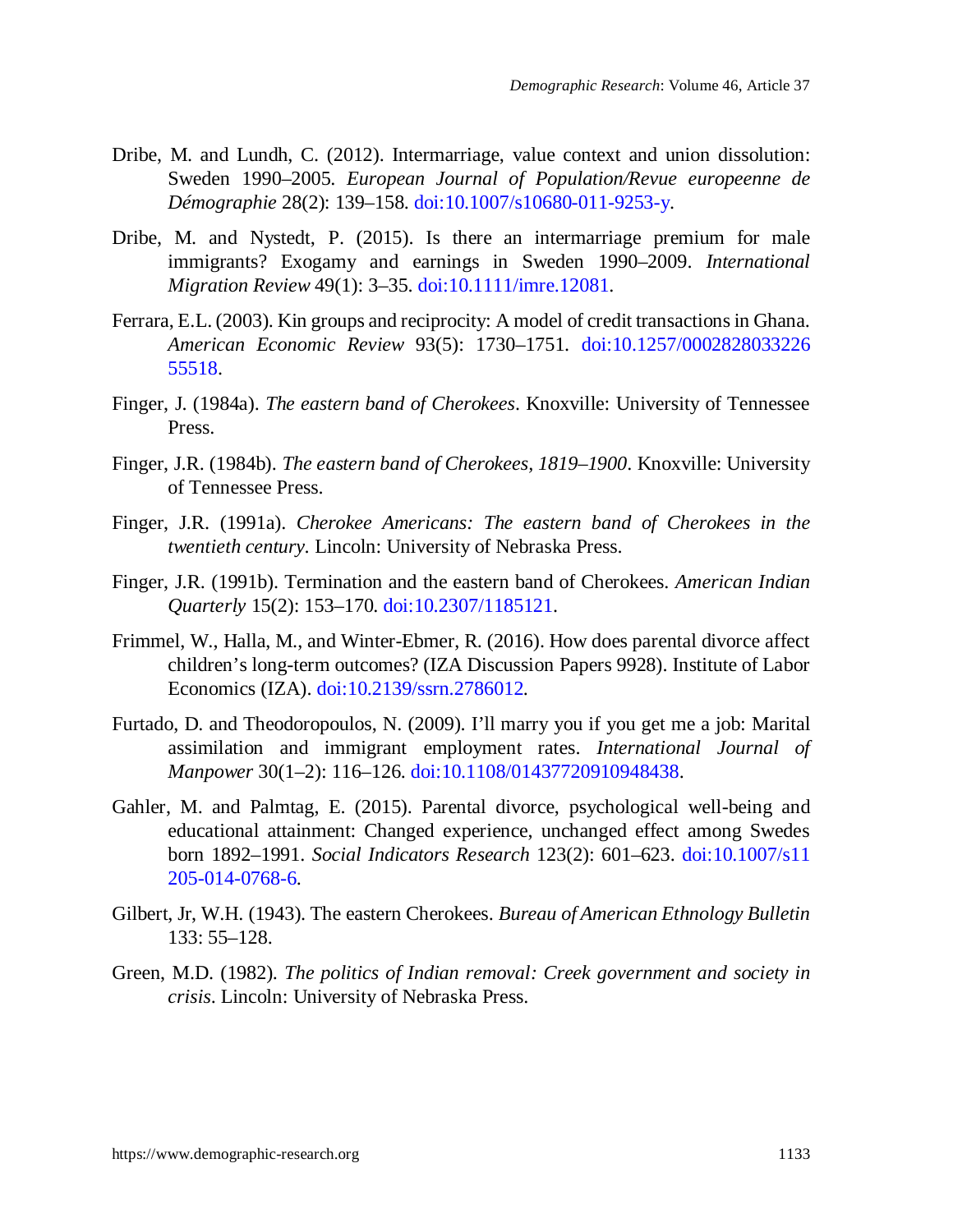- Gregg, M.T. (2009). Technical efficiency estimates of Cherokee agriculture: A pre- and post removal analysis. *The Journal of Socio-Economics* 38(5): 826–833. [doi:10.1016/j.socec.2009.03.018](https://doi.org/10.1016/j.socec.2009.03.018).
- Hacker, J.D. and Haines, M.R. (2006). American Indian mortality in the late nineteenth century: The impact of federal assimilation policies on a vulnerable population. *Annales de Démographie Historique* 2(10): 17–29. [doi:10.3917/adh.110.0017.](https://doi.org/10.3917/adh.110.0017)
- Horsman, R. (1975). Scientific racism and the American Indian in the mid-nineteenth century. *American Quarterly* 27(2): 152–168. [doi:10.2307/2712339](https://doi.org/10.2307/2712339).
- Kalmijn, M. and van Tubergen, F. (2006). Ethnic intermarriage in the Netherlands: Confirmations and refutations of accepted insights. *European Journal of Population / Revue Européenne de Démographie* 22: 371–397. [doi:10.1007/](https://doi.org/10.1007/s10680-006-9105-3) [s10680-006-9105-3](https://doi.org/10.1007/s10680-006-9105-3).
- Kalmijn, M. (2015). The children of intermarriage in four European countries: Implications for school achievement, social contacts, and cultural values. *The Annals of the American Academy of Political and Social Science* 662(1): 246–265. [doi:10.1177/0002716215595391](https://doi.org/10.1177/0002716215595391).
- Kantarevic, J. (2004). Interethnic marriages and economic assimilation of migrants. (IZA Discussion Papers 1142). Bonn: Institute for the Study of Labor (IZA). [doi:10.2139/ssrn.546122.](https://doi.org/10.2139/ssrn.546122)
- Kuhn, P. and Sweetman, A. (2002). Aboriginals as unwilling immigrants: Contact, assimilation and labour market outcomes. *Journal of Population Economics* 15(2): 331–355. [doi:10.1007/s001480100083.](https://doi.org/10.1007/s001480100083)
- McDonnell, J. (1980). Competency commissions and Indian land policy, 1913–1920. *South Dakota History* 11(1): 21–34.
- Meng, X. and Gregory, R.G. (2005). Intermarriage and the economic assimilation of immigrants. *Journal of Labor Economics* 23(1): 135–176. [doi:10.1086/425436.](https://doi.org/10.1086/425436)
- Meng, X. and Meurs, D. (2009). Intermarriage, language, and economic assimilation process: A case study of France. *International Journal of Manpower* 30(1/2): 127– 144. [doi:10.1108/01437720910948447](https://doi.org/10.1108/01437720910948447).
- Miller, G. (1967). *Records relating to enrollment of Eastern Cherokee, 1908–1910*. (M685, microfilm, 12 rolls. Records of the Bureau of Indian Affairs, 1793–1999, Record Group 75). Washington, D.C.: National Archives and Records Administration.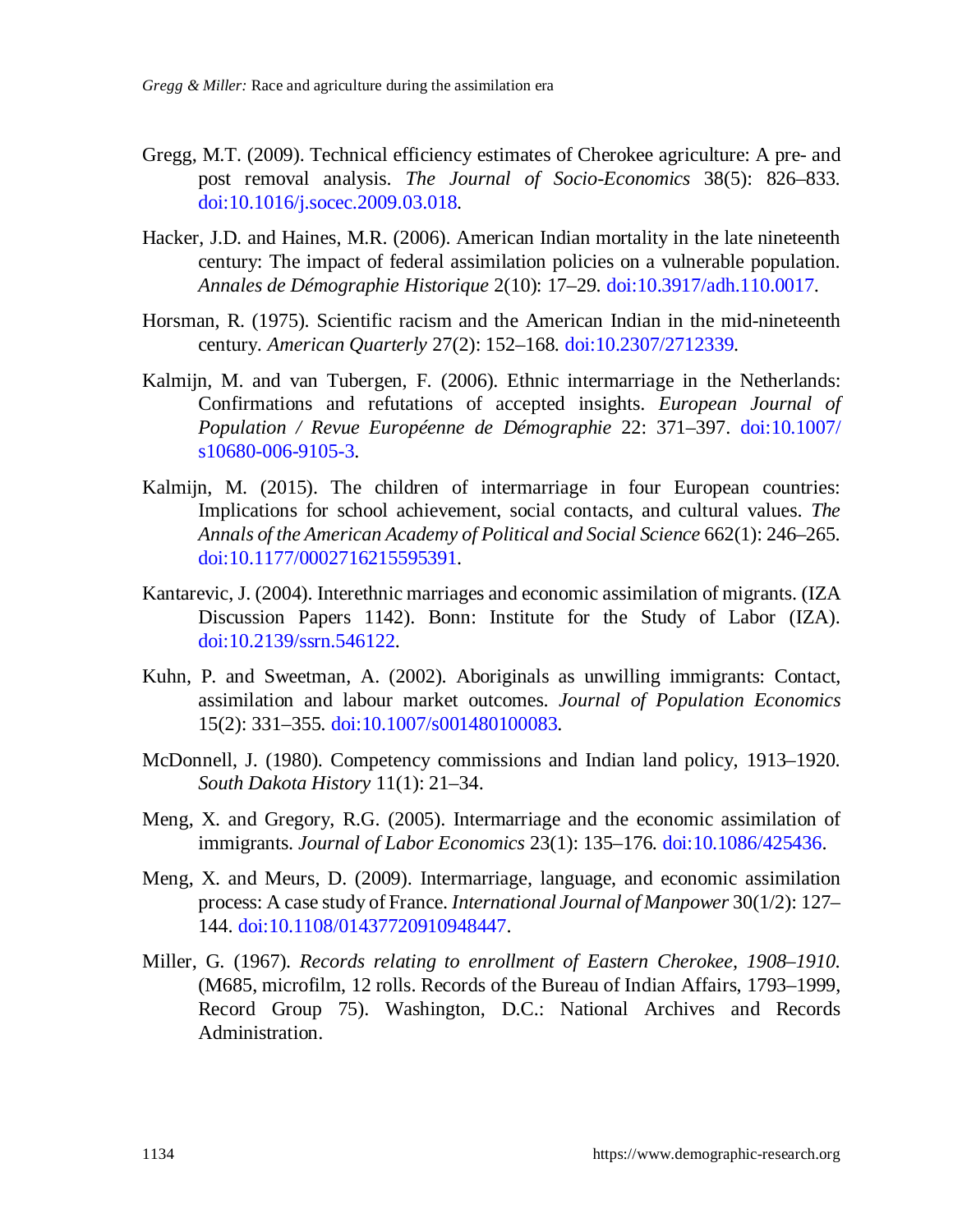- Nottmeyer, O. (2010). Does intermarriage pay off? A panel data analysis. (IZA Discussion Papers 5104). Bonn: Institute for the Study of Labor (IZA). [doi:10.2139/ssrn.1659707.](https://doi.org/10.2139/ssrn.1659707)
- Pendakur, K. and Pendakur, R. (2011). Aboriginal income disparity in Canada. *Canadian Public Policy* 37(1): 61–83. [doi:10.3138/cpp.37.1.61.](https://doi.org/10.3138/cpp.37.1.61)
- Perdue, T. (2005). *"Mixed Blood" Indians: Racial construction in the Early South*, volume 45. Athens, GA: University of Georgia Press.
- Ponomareva, E., Chou, S.-Y., and Nikolsko-Rzhevskyy, A. (2018). Social and economic impacts of international marriages in Europe. *Journal of Labor Research* 39(3): 259–276. [doi:10.1007/s12122-018-9267-x.](https://doi.org/10.1007/s12122-018-9267-x)
- Ruggles, S., Alexander, J.T., Genadek, K., Goeken, R., Schroeder, M.B., and Sobek, M. (2010). Integrated public use microdata series (ipums): Version 5.0 [machinereadable database].
- Sandefur, G. and Sakamoto, A. (1988). American Indian household structure and income. *Demography* 25(1): 71–80. [doi:10.2307/2061478.](https://doi.org/10.2307/2061478)
- Sandefur, G.D. and McKinnell, T. (1986). American Indian intermarriage. *Social Science Research* 14(4): 347–371. [doi:10.1016/0049-089X\(86\)90018-9.](https://doi.org/10.1016/0049-089X(86)90018-9)
- Smith, M.T., Ethridge, R.F., and Hudson, C.M. (2002). *The transformation of the Southeastern Indians, 1540–1760*. Jackson: University Press of Mississippi.
- Spruhan, P. (2006). A legal history of blood quantum in federal Indian law to 1935. *South Dakota Law Review* 51(1).
- Tegunimataka, A. (2020). The intergenerational effects of intermarriage. *Journal of International Migration and Integration* 22: 311–332. [doi:10.1007/s12134-019-](https://doi.org/10.1007/s12134-019-00745-1) [00745-1](https://doi.org/10.1007/s12134-019-00745-1).
- Van Kirk, S. (1983). *Many tender ties: Women in fur-trade society, 1670–1870*. Norman: University of Oklahoma Press.
- Wallace, A. (1993). *The long, bitter trail: Andrew Jackson and the Indians*. New York: Hill and Wang.
- Yarbrough, F.A. (2004). Legislating women's sexuality: Cherokee marriage laws in the nineteenth century. *Journal of Social History* 38(2): 385–406. [doi:10.1353/](https://doi.org/10.1353/jsh.2004.0144) [jsh.2004.0144.](https://doi.org/10.1353/jsh.2004.0144)